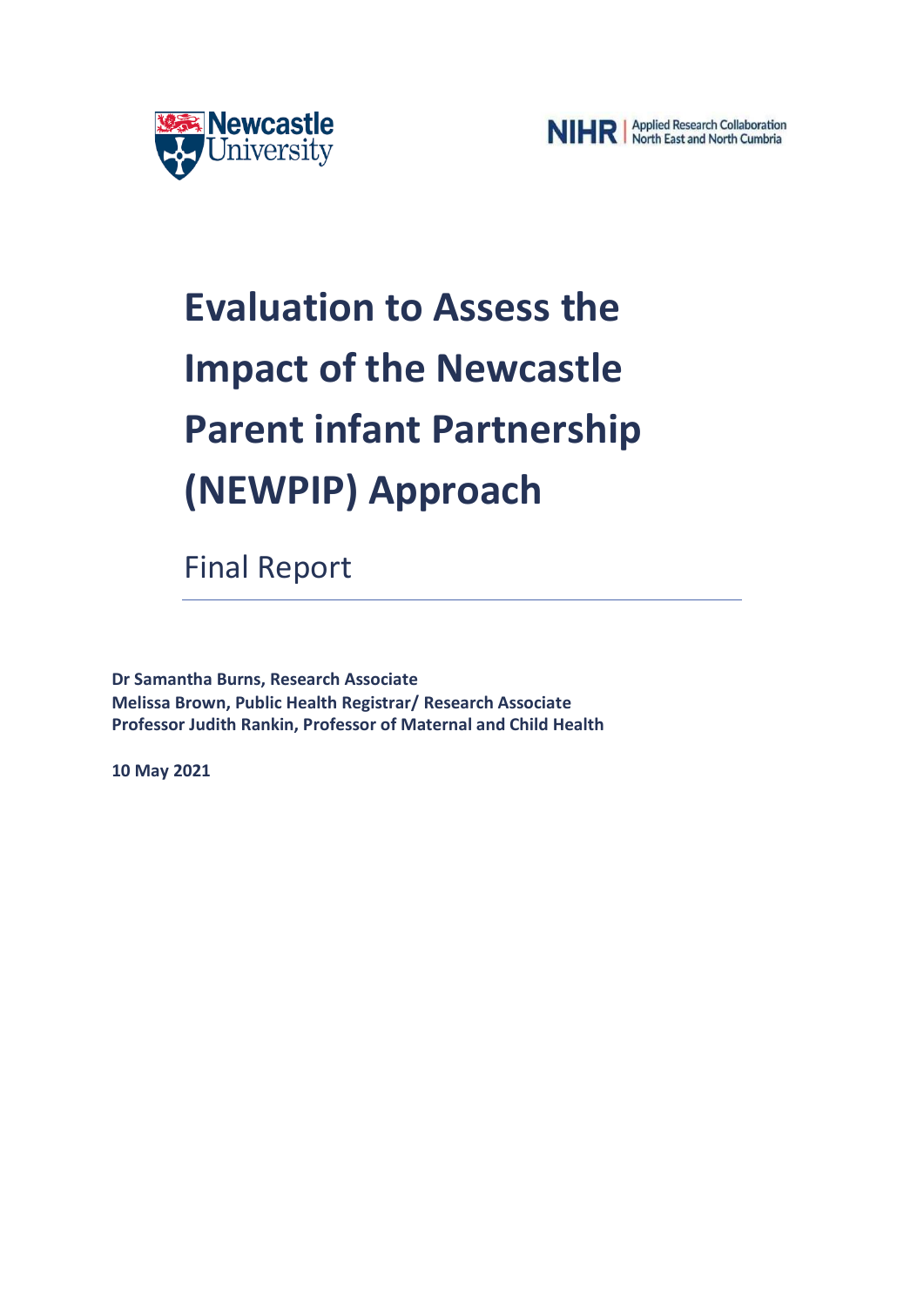



### **Acknowledgements**

The authors would like to acknowledge the support of the Applied Research Collaboration North East and North Cumbria (ARC NENC) which has enabled this evaluation work to be conducted with the intention to improve the lives of parents and their children across the region. We thank Children North East for their support with recruitment of parents for this evaluation.

There is also enormous gratitude to all the parents who shared their experiences as they navigated childcare and constraints of COVID19 to participate in the evaluation. Their stories and experiences are integral to the creation of this final report, and their commitment to this project will benefit families in the future.

This was an independent evaluation undertaken by researchers at Newcastle University. Children North East provided assistance with the recruitment process and we are grateful for their support during this aspect of the research process.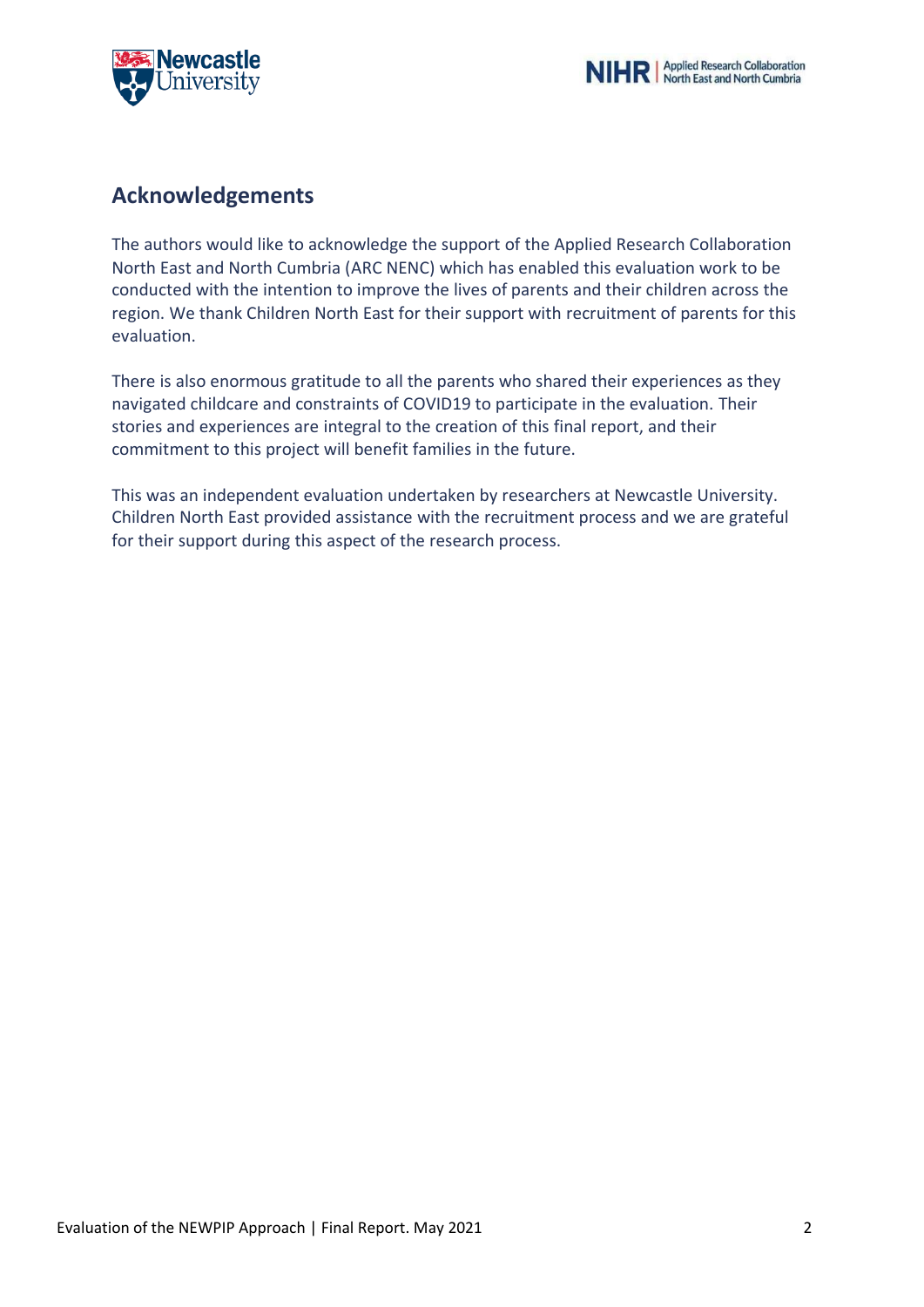

# **Contents Page**

| <b>Summary</b>                                                | 5                 |
|---------------------------------------------------------------|-------------------|
| <b>Background of Evaluation</b>                               | 7                 |
| <b>Methodology</b>                                            | 8                 |
| The participants                                              | 8                 |
| <b>Ethics</b>                                                 | 8                 |
| The interview process and data analysis                       | 9                 |
| Parent's Views and Experiences of the NEWPIP Approach         | 10                |
| <b>Narratives of Time</b>                                     | 10                |
| <b>Referral waiting time</b>                                  | 10                |
| Time in the service                                           | 11                |
| Waiting times due to therapists' absence                      | 11                |
| Reflections on a 'Unique Approach'                            | 12                |
| <b>Navigating expectations</b>                                | $12 \overline{ }$ |
| A safe space                                                  | 13                |
| <b>Parent's Sense of Empowerment</b>                          | 14                |
| <b>Finding self-identity</b>                                  | 14                |
| <b>Building self-confidence</b>                               | 14                |
| <b>Autonomy and parent's need</b>                             | 15                |
| <b>Impact on Relationships</b>                                | 16                |
| Relationship between parent and infant                        | 16                |
| <b>Broader impact on relationships</b>                        | 16                |
| <b>Public Awareness and Partnerships</b>                      | 17                |
| <b>Partnerships with other services</b>                       | 17                |
| Leaving the service and connecting with partner organisations | 18                |
| <b>Recommendations</b>                                        | 20                |
| <b>Reference List</b>                                         | 22                |
| <b>Appendices</b>                                             | 23                |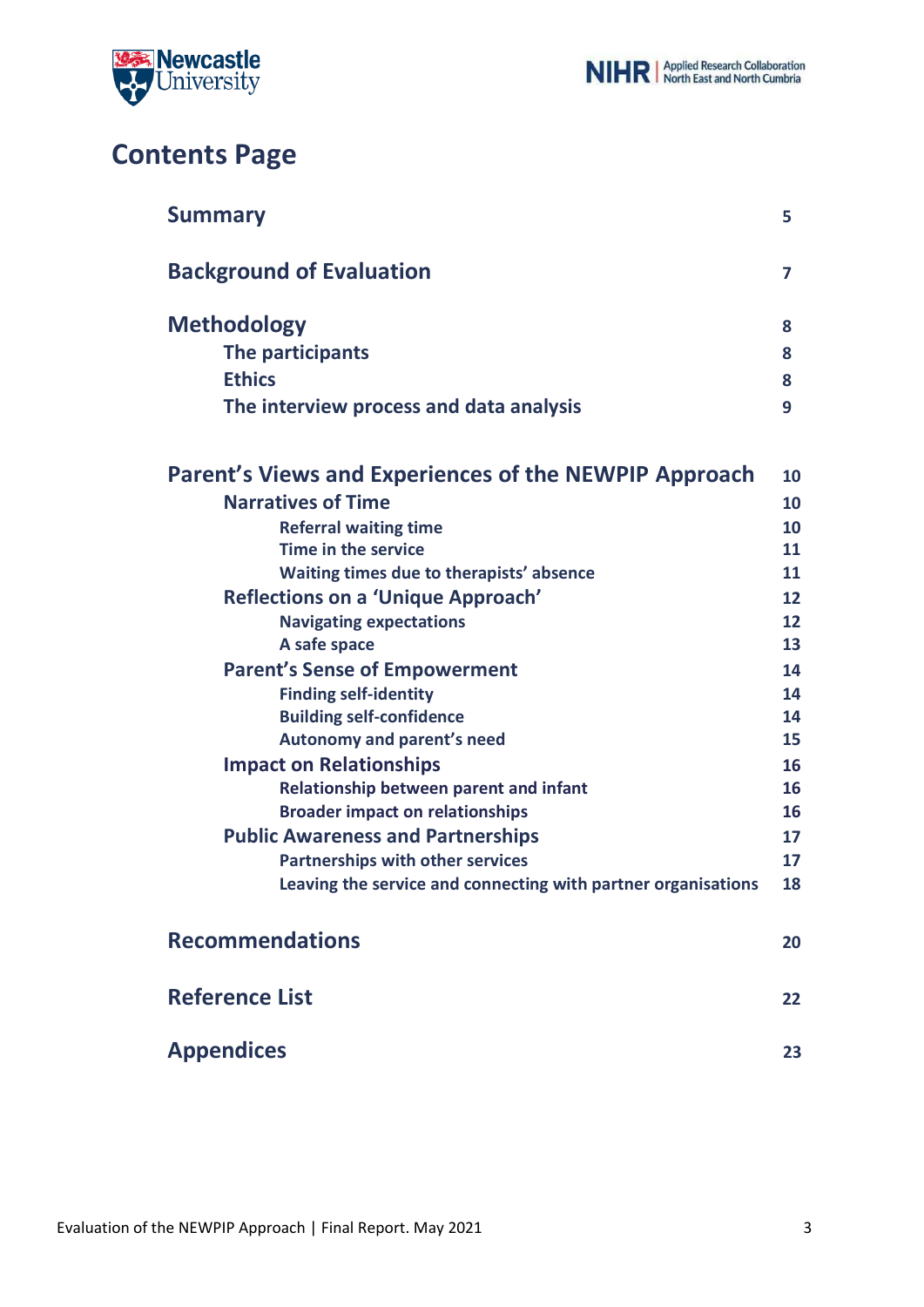



### **Abbreviations**

**CNE | Children North East**

**NEWPIP | Newcastle Parent Infant Partnership**

**PIP | Parent Infant Psychotherapy**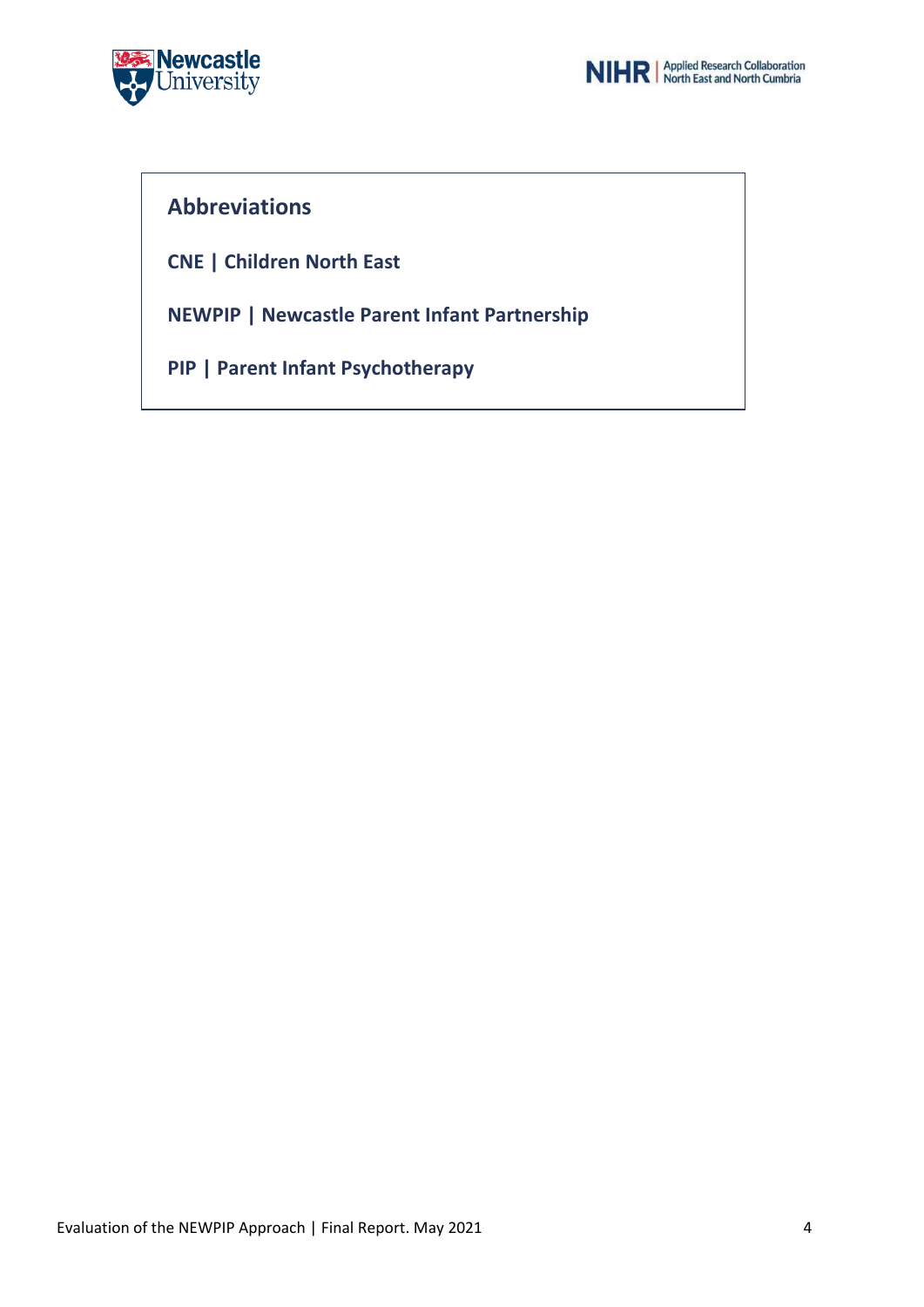



### **Summary**

This evaluation of the NEWPIP approach was undertaken in response to the need for rich, in-depth data to understand the lived experiences of the parents who have experience of the service, to improve the way the service is designed and delivered. Ten parents were involved in the study which involved semi – structured interviews to explore their experiences of the NEWPIP approach and explore the differences of this approach to other services received. Data was gathered by investigating the perspectives, attitudes, and beliefs of the parents to ensure their voice is paramount to learning more about the NEWPIP service and improve service design and delivery. From the data, five main themes were highlighted. These themes included; narratives of time, reflections on a 'unique approach', parent's sense of empowerment, the impact on relationships and public awareness and partnerships. The parent's shared a largely positive response of the benefits they received from the service, while any challenges shared were developed into the above recommendations. It is clear from the interviews that the service is very well received by new parents and their infants. While the recommendations provide an opportunity to improve the service further.

This evaluation was an independent study conducted by researchers at Newcastle University, however the relationship between CNE and the parents and provision of electronic tablets brings questions on the reliability and trustworthiness of the parent's narratives and whether the parents provided responses which were critical of their experiences. However, the parents did provide well balanced accounts of the service they received and were able to critically reflect with the researchers. The NEWPIP approach is a relatively new service, and the parents who have been involved shared their stories, which included only having a short-term view of the impact. Therefore, long term outcomes of infant health and wellbeing has not been measured although this was not the purpose of the evaluation. Of the ten parents who were interviewed, 90% were women, which raises further questions of whether this service is aimed at women or if it is inclusive of both parents.

### **Recommendations for future research**

As well as tangible recommendations for CNE to implement into their policies and practice, the data from this evaluation have highlighted some key areas for future research. There is an opportunity to continue this study with follow up data in the future, to provide a qualitative understanding of the long-term impact of the PIP model and NEWPIP approach. This scope for further research would be able to contribute to the effectiveness of early intervention programmes and whether benefits are sustained over time, especially with regards to children's health and social outcomes. While the parents shared their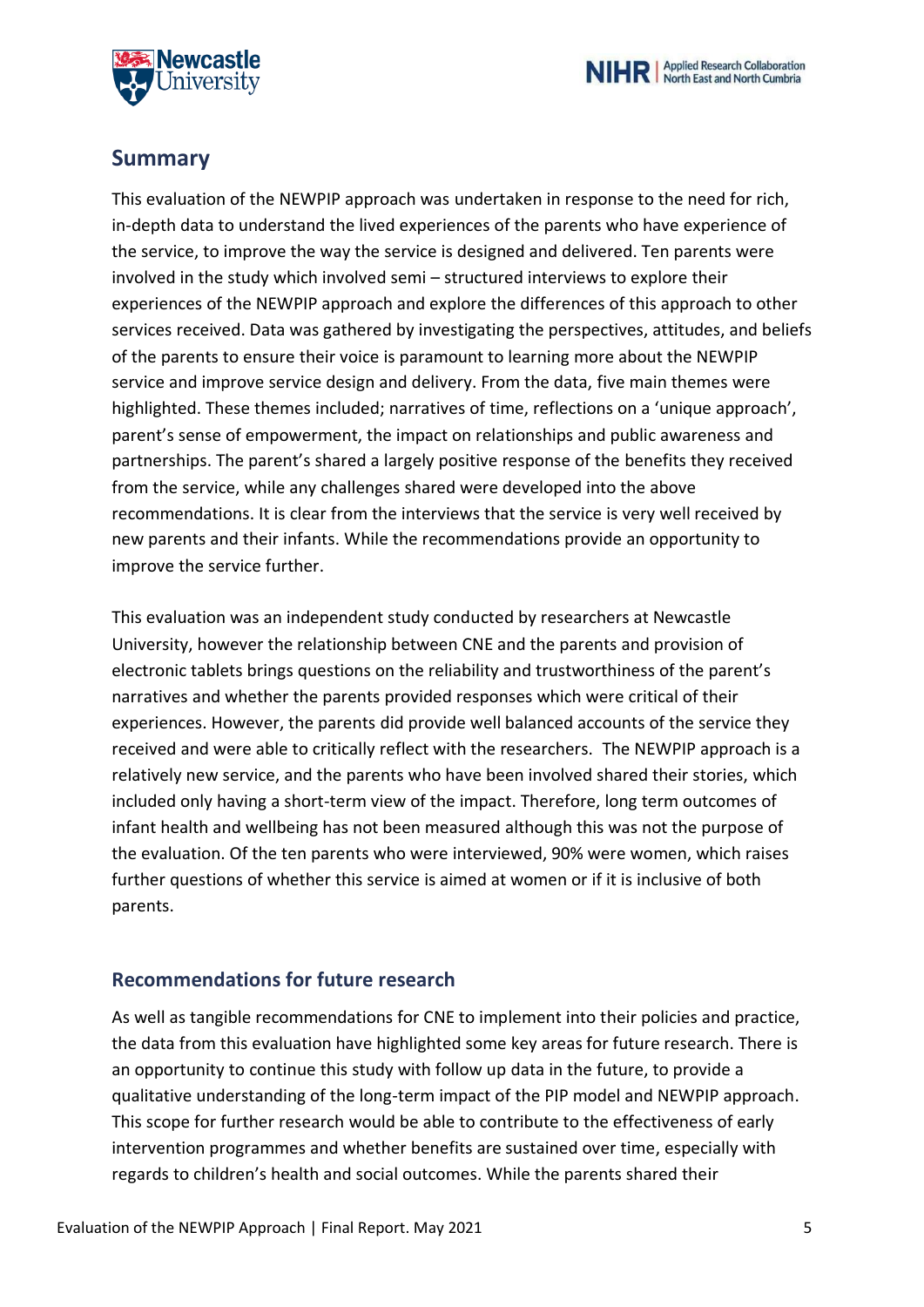



perspectives on the differences of the NEWPIP approach compared to other therapeutic services they have received, there are also future opportunities to explore the PIP model more deeply to discover evidence that can suggest it is more effective than other interventions. Finally, the views and experiences of the services providers (i.e. therapists) and other healthcare providers may also strengthen the understanding of the NEWPIP approach and the PIP model.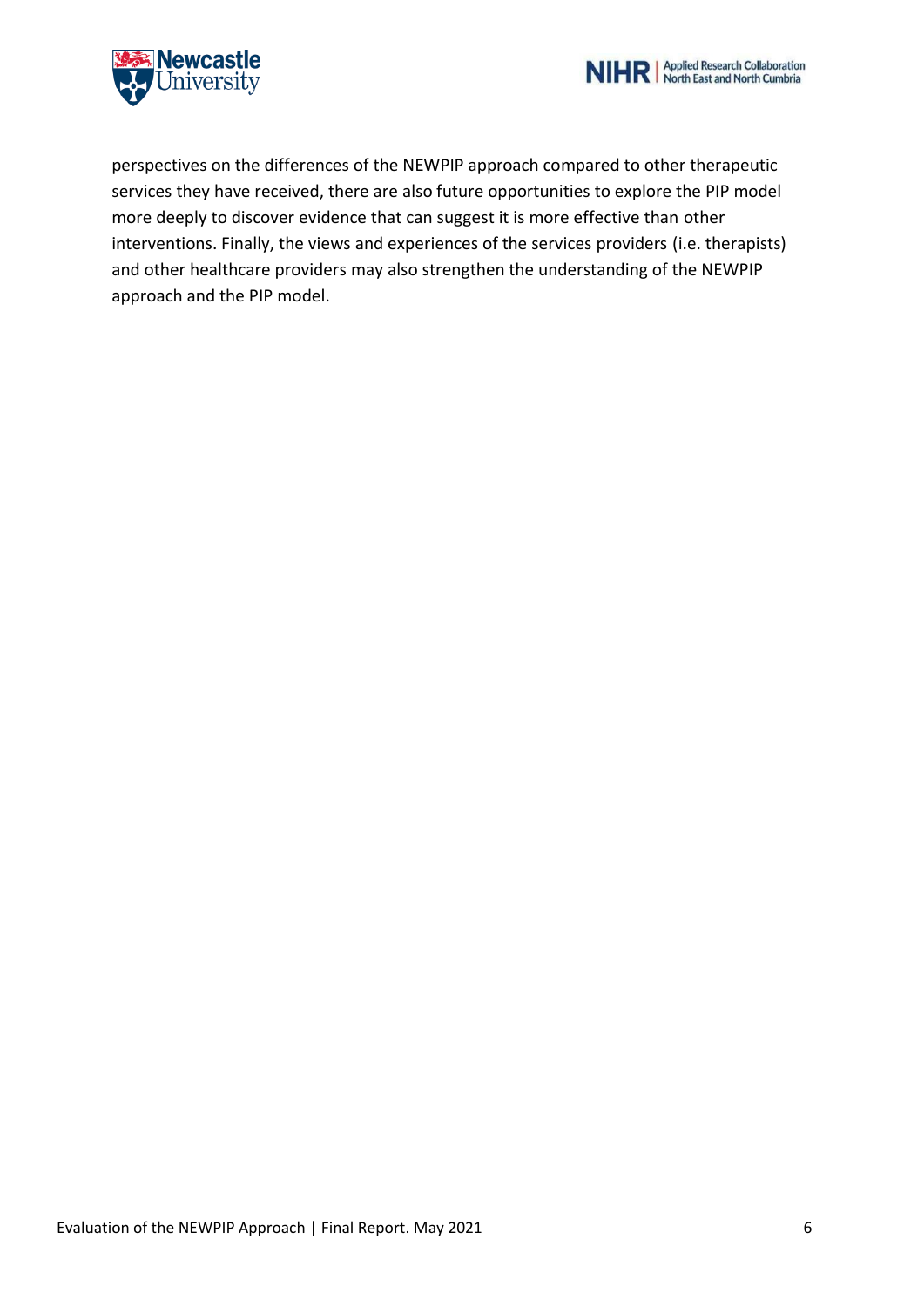



# **Background to the Evaluation**

This document presents the findings of an independent evaluation conducted by Newcastle University on the Newcastle Parent Infant Partnership (NEWPiP) service which is currently being provided in Newcastle by Children North East (CNE). As a specialised intervention, NEWPIP provides a service which supports both parents, and their babies from conception to 2 years, who are experiencing issues which may affect the quality of their relationship and development of the infant.

NEWPIP is currently one of 34 specialised parent – infant relationship teams across England, originating from the Parent Infant Foundation's mission to provide a holistic approach for improving parents' mental health and to close inequality gaps in children's wellbeing outcomes (Hogg, 2020). The service provided by these specialised teams is based upon Parent Infant Psychotherapy (PIP). PIP draws from therapeutic traditions including psychoanalytic models, attachment theory and more recent research in neuroscience (Barlow et al. 2016; Sleed et al. 2013; Winnicott 1960; Zaphiriou Woods & Pretorius 2016). The focus of the support is how conscious and unconscious processes in the relationship shape the parent's and infant's ways of relating to each other.

The Parent Infant Foundation state the PIP model offers effective, high quality early intervention which empowers professionals, turn families' lives around and puts babies on a positive developmental trajectory (Hogg 2020). Previous research has identified success in building attachment and a secure bond between parents and infants through this intervention model (Barlow et al. 2016). However, this field of research is still in its infancy with limited studies focusing on longer term outcomes on the parent – infant relationship (Barlow et al. 2016). Nevertheless, organisations such as the NSPCC, Wave Trust and the All Party Parliamentary Group on the Critical 1001 days have drawn upon evidence to identify the importance of early intervention for both perinatal mental health, as well as healthy social and development of all children (Leadsom et al. 2014, Wave Trust, 2020). More recently, the Government have committed to the 1001 critical days with a review on 'the best start in life' (HM Government 2021). This increased awareness highlights the need for families to receive support during this unique time of birth and development, where NEWPIP is already providing such support across Newcastle.

Alongside emerging literature which brings together research, evidence and policy on transforming infant wellbeing during the critical 1001 days (Leach, 2018; Smith et al., 2018), this evaluation is timely for the surging interest to increase family support and reduce child inequalities. This evaluation can begin to address the gaps of qualitative knowledge on the experiences of PIP as a previous review only focused on statistical analysis with control groups (Barlow et al. 2016), and research into this area is still developing. This evaluation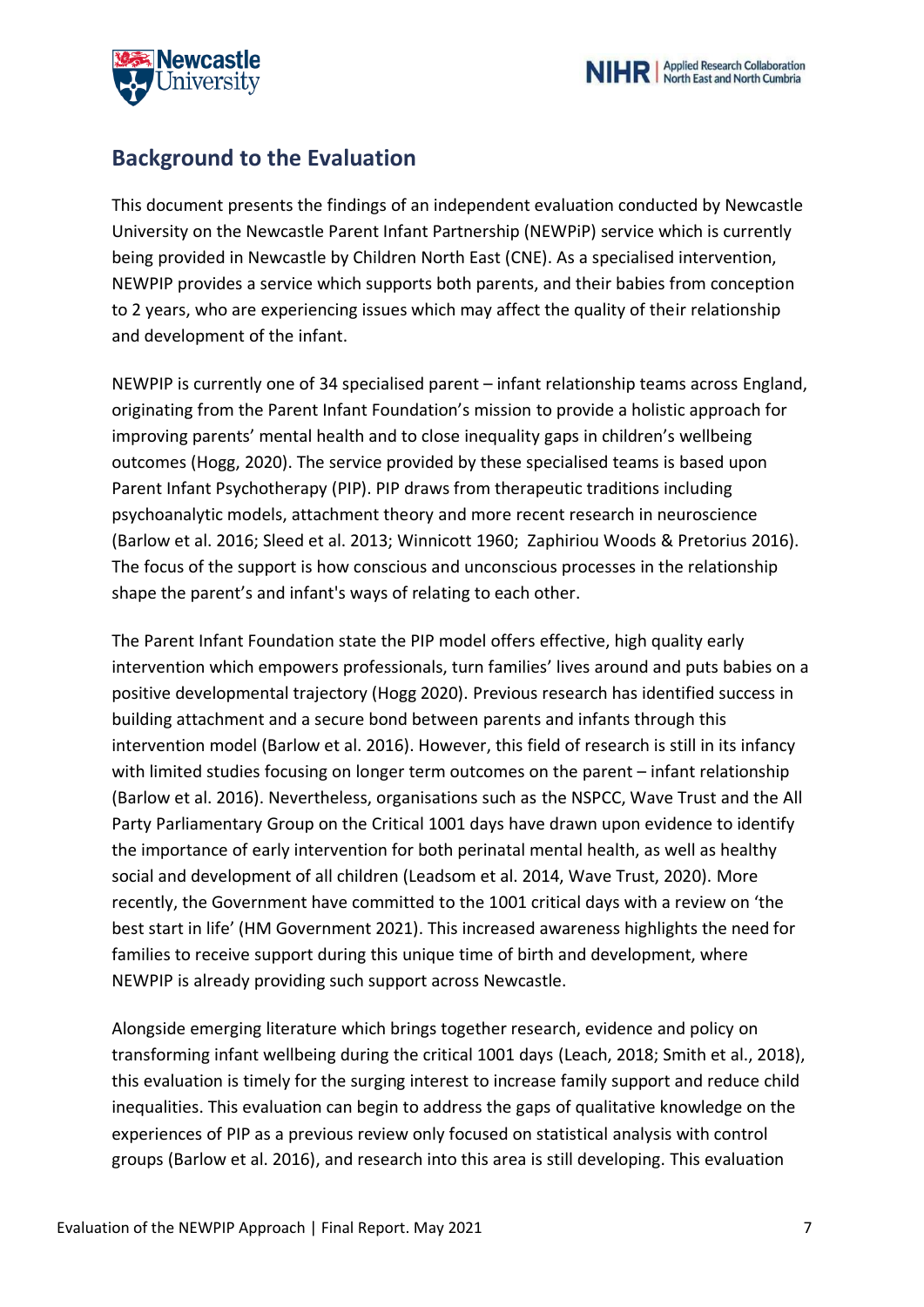



has been supported by the Applied Research Collaboration North East and North Cumbria (ARC NENC). Researchers from Newcastle University have engaged with service users to elicit rich, detailed knowledge of their experiences and views of the NEWPIP approach. This evaluation contributes to increasing understanding of the impact and effectiveness of this specialised service, to inform future practice.

## **Methodology**

The aim of this evaluation was to explore the perspectives and experiences of parents or caregivers (service users), to assess the impact of the NEWPIP service on the parents themselves and the relationship with their baby. The main objectives were:

- 1. To understand service user's experiences of the NEWPIP approach.
- 2. To investigate perspectives, views, attitudes, and beliefs of the service users.
- 3. To explore differences of the NEWPIP approach from other services users may have received.

The exploratory nature of the objectives and focus on service users' experience and perspectives provided scope for a qualitative approach for this evaluation. This consisted of ten semi-structured interviews in total with parents who had previously received the service within the last 2 years.

### *The participants*

The process of recruitment for this evaluation involved both purposive and convenience sampling. The purpose was to include the criteria of parents who have received the service within the last 2 years but had finished at the beginning of the COVID19 pandemic (February 2020), and who had consented to being involved in future research.The convenience of this sample may incur bias and lack credibility (Silverman 2013). However, the NEWPIP approach is a relatively new service and therefore may include low numbers of service users. CNE shared the contact details of parents with the researchers, as stated in the ethics agreement, who then approached each parent individually by phone call and email for further consent to be interviewed. CNE also provided all parents who agreed to be involved in the study with an electronic tablet.

### *Ethics*

This study was approved by the Faculty of Medical Sciences Research Ethics Committee, part of Newcastle University's Research Ethics Committee. In commitment to ethics, participants were provided with an information sheet (see Appendix A) which outlined in detail what the study would involve and what would happen if they decided to take part.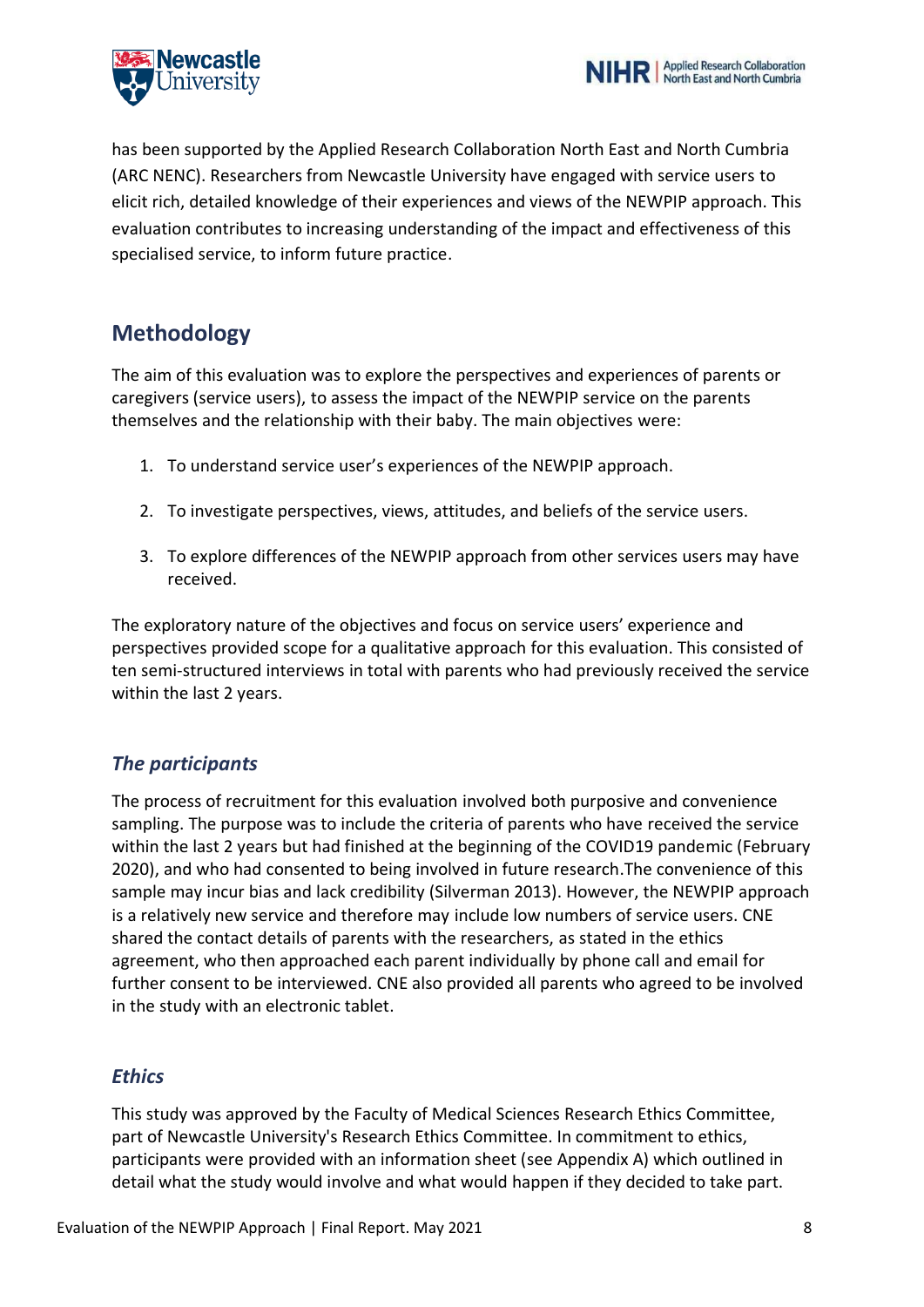



Throughout the study, it was made clear that participants who decided to take part also had the right to withdraw from the study at any time, and without giving a reason. All participants electronically signed a consent form and then provided verbal consent at the start of the interview.

### *The interview process & data analysis*

In total, there were ten parents who were interviewed, of which nine were female and one male. To protect confidentiality, all parents have been given pseudonyms. Interviews were arranged through 'zoom' videoconferencing software with a time and date agreed that was most comfortable for the parent. The interviews took place between February 2021 – March 2021, lasting between 30 – 90 minutes and were guided by open ended questions from a topic guide (see Appendix B) to interpret the impact of the NEWPIP service from the viewpoint of the parents who had been involved with the service. The interviews adopted a narrative approach to enable the parents to share their lived experience. Parents received a £10 voucher for their participation in the interview, which was emailed individually to each parent afterwards. All the participants were provided with a debrief form (see Appendix C) at the end of the interview which reiterated the ethical commitment to their confidentiality and provided details of support services if they felt they needed to access this after the interview.

Once all the interviews had been completed, the researchers transcribed the interviews and analysed the data thematically, by using a coding method which is grounded in the data (Charmaz 2014). After three rounds of coding, the data were categorised into five overarching themes which inform the findings in this report. This report now sets out the review's findings in several areas with illustrative quotes provided to provide a narrative understanding of the parents' views towards the NEWPIP approach.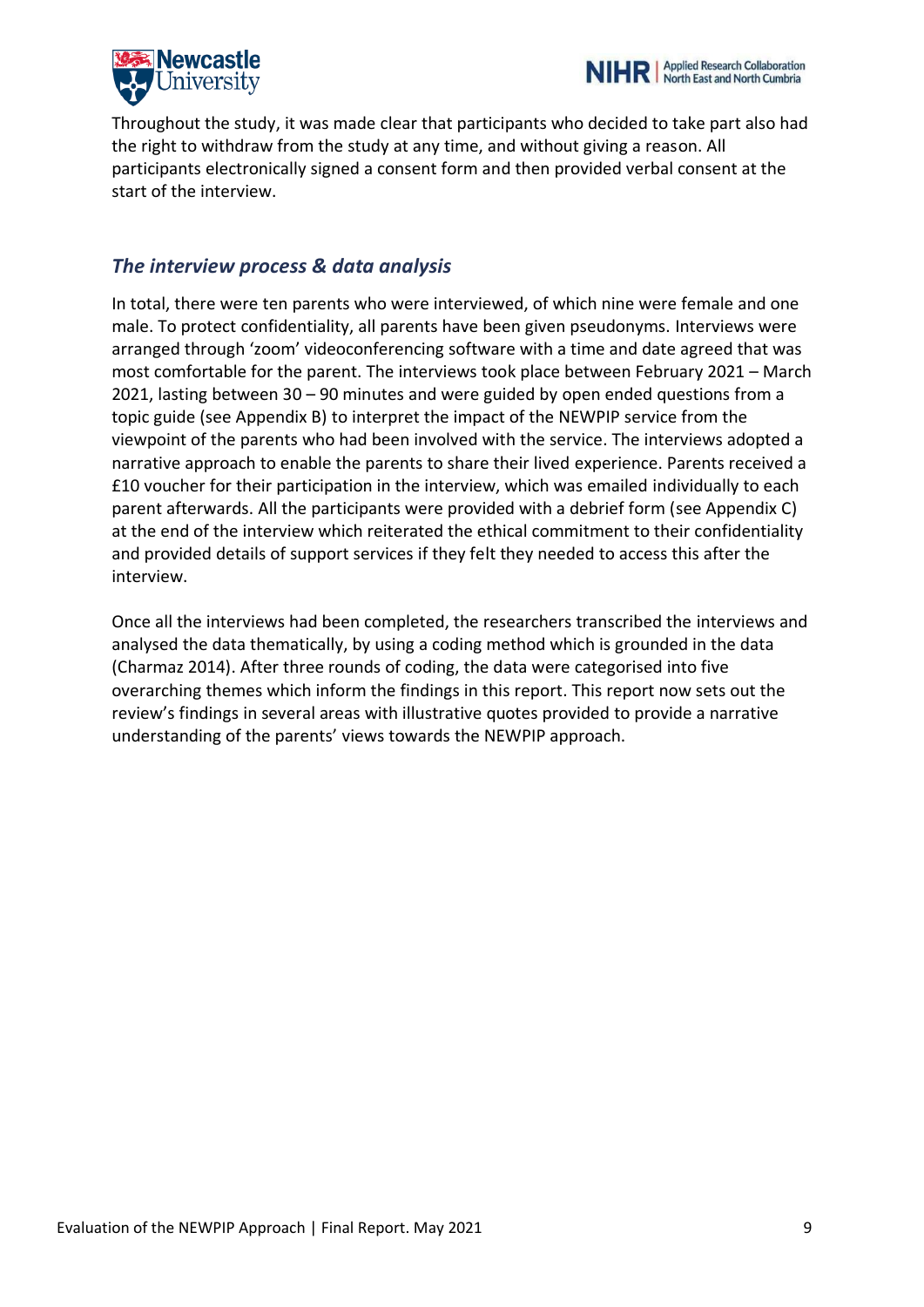



## **Parent's Views and Experiences of the NEWPIP Approach**

Drawing upon the narratives of the parents, five overarching themes were recognised which have shaped this report;

- Narratives of Time
- Reflections on a 'Unique Approach'
- Parent's sense of empowerment
- Impact on Relationships
- Public Awareness and Partnerships

These themes are now presented to understand parent's perspective of the NEWPIP approach and to explore differences of the NEWPIP approach compared to other services received.

### **Narratives of Time**

#### *Referral waiting time*

There was a variety of experiences represented by the parents in terms of how they accessed the service, which began from the point of referral. However, the first service users who were referred to NEWPIP appeared to have shorter waiting times from referral, relative to those who were referred more recently. These differences of waiting times from the point of referral had an impact on the perspective of the service overall. For example, Julie and Rachel share experiences of little waiting time;

*"Relieved! Because all the counselling lists and things like that for other mental health things are literally months and months and months. I was thinking my baby will be one by the time anyone would like even think about helping" (Rachel).* 

*"I'm sure it was within the week; I don't know if that's normal or if I was just that bad" (Julie).* 

Whereas Christine had to wait longer and felt like she needed to see someone sooner:

*" I suppose, the only thing is, you know, obviously it would have been nicer to have been seen sooner, but that's not their fault, that you know they can't have more staff if they haven't got more funding, is it, you know" (Christine).* 

From Christine's' reflection, perhaps these differences reveal an increase of demand for NEWPIP, while having a limited number of therapists and resources. However, overall, most found the waiting time shorter in length than for the traditional counselling and mental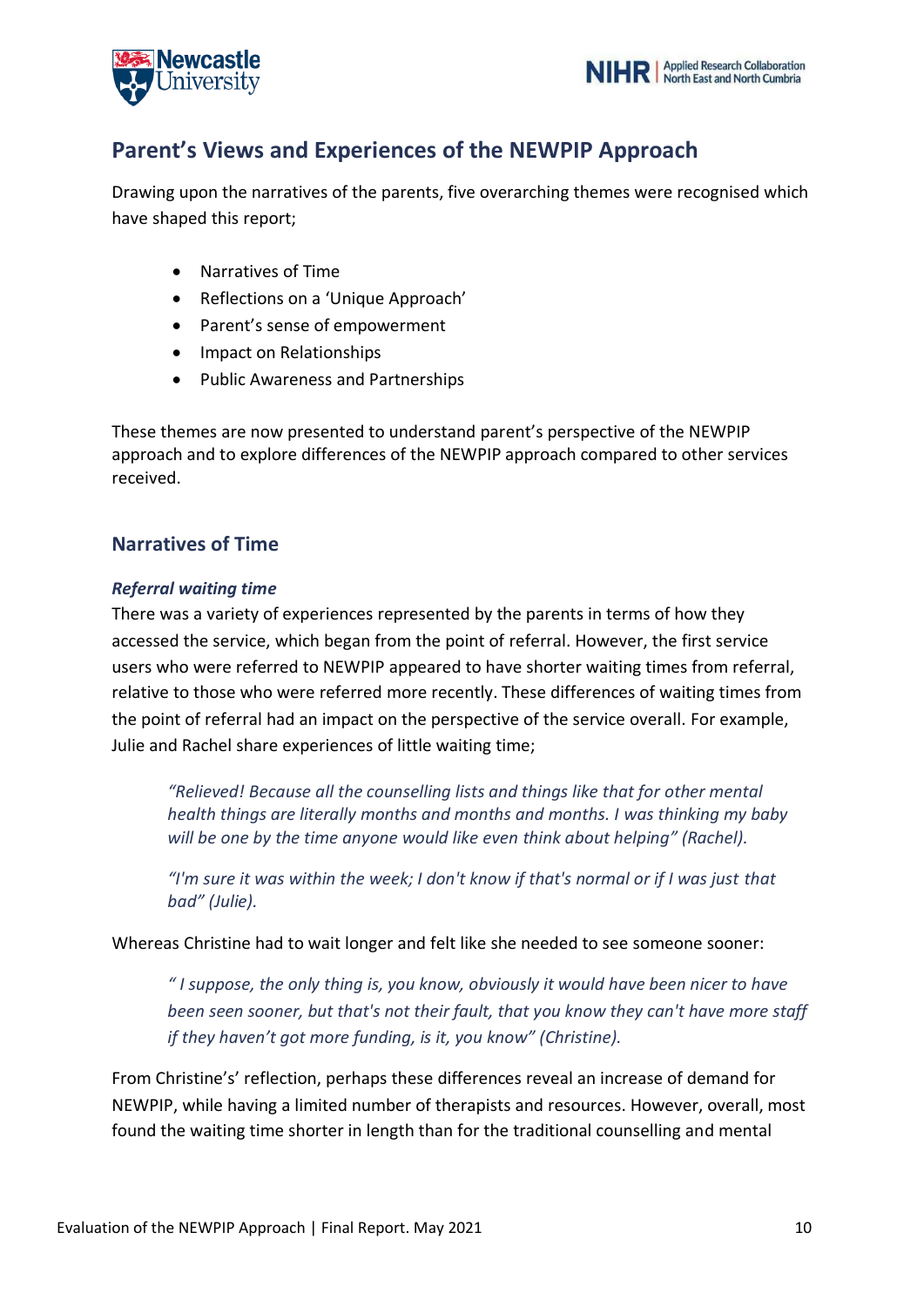

health services throughout the NHS, and despite commenting on the waiting time, it did not negatively impact their experience during their time receiving the service.

#### *Time in the service*

Once in the service, parents felt that there was both more fluidity and consistency with the sessions and support, compared to other counselling services they had received. The length of time in the service varied according to the parent's individual needs, although many of the parents had been receiving the service for a particularly long time (ranged between 3 and 18 months) and felt 'ready' to leave the service. Their therapy came to a more natural ending, rather than it being a fixed number of sessions, which was appreciated by some of the parents.

### *"So, when things finished off, it was made sure that I felt ready to be let go… especially having been in it for so long, it become a huge part of my life"* (Helen)

Meanwhile, there was also some confusion by parents regarding the amount of time they felt they were eligible to receive the service. Referring to the '1001 critical days' (Hogg, 2018), the timeframe is based around pregnancy until 2 years old. So, for those women who had accessed the service once their baby had already been born, perceptions were that time receiving the service may not be enough, as one of the parents, Rachel, reflects upon here;

"*I know that you get support up until your child is 2, mine turned 2 in January, like what if you weren't ready to end? I think they should have it up until your child's 2, but I think it should also kind of be just when you're ready to end it. Yeah, I mean obviously they might already have that but I don't know, but because obviously I ended before she was 2."* (Rachel)

The parents who were involved with the NEWPIP service for 12 months or longer mostly felt like it was enough for them. However, the 1001 critical days does not necessarily represent the *fluidity* of the approach offered by NEWPIP. Nonetheless, the length of time in the service appeared to meet individual needs, providing a unique approach to each parent, and fit around their lives.

### *Waiting times due to therapists' absence*

Many parents explained that they had built up a rapport with their therapist and enjoyed an extended amount of time receiving therapy sessions. However, there were two women who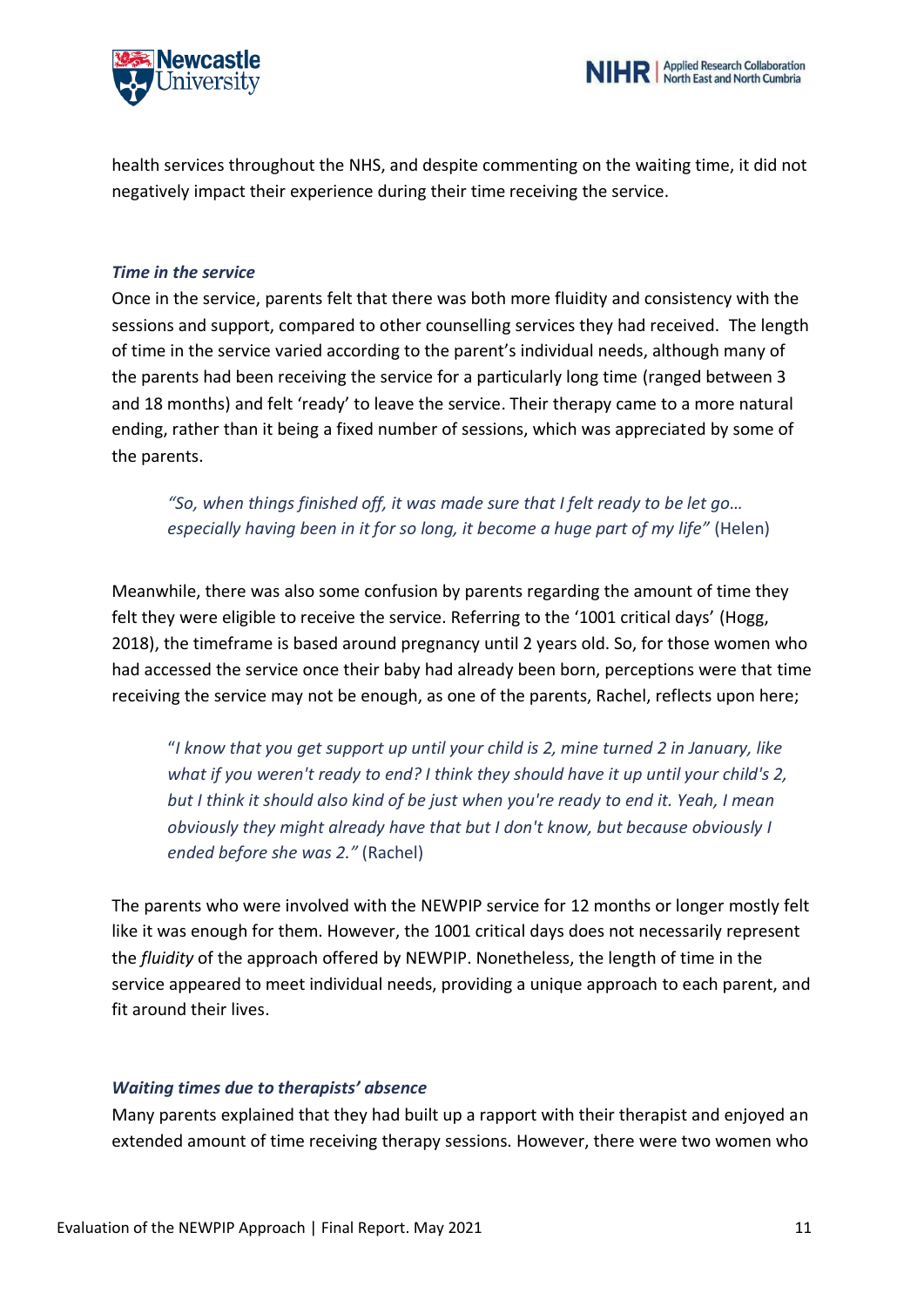



spoke about a therapist being off sick and while they were understanding of the therapist being off, it seemed to come across as quite significant within the experience of the parents;

*"…[therapist] was off sick for quite a while, but we didn't have like any check-ins or anything, nobody was like is anything going on, or do you need any help? Or can we put anything in place where you have got some support while Marie isn't here?"* (Amanda).

These times during the absence of their therapist appeared to show a period of vulnerability for these parents, as they were building a relationship with the therapist. As many of the parents come to the service with mental health concerns and their own childhood trauma (Barlow et al. 2016; Sleed et al. 2013), it may therefore be something to consider in how to navigate this in the future, so that women feeling vulnerable do not also feel abandoned. This is particularly important because the relationship with the therapist was referred to as one of the greatest strengths of the NEWPIP approach.

### **Reflections on a 'Unique' Approach**

#### *Navigating expectations*

The theme of the 'uniqueness' of the service became a working concept to describe how the parents felt about the service they received. Most women received one - to - one psychotherapy sessions, while two of the women shared that they were also involved in group sessions. One parent, Anna, felt more like a person and less like a number within the NEWPIP approach. She felt that the therapist genuinely cared and had empathy. Others felt there was less 'pressure' on them to speak or to have 'results' at the end of each session. This may not be unique to the NEWPIP service but many of the parents did feel that they felt more cared for than in previous experiences, where they had received more traditional therapy.

To explore how the service was different, we asked parents what their expectations were before they received the service and how they felt afterwards.

*"Researcher: So, reflecting and looking back, what's your perception of it [NEWPIP service] compared to what you thought at the beginning, did your expectation change?*

*Rachel: I think it's completely polar opposites from when I went in and then when I came out of it. In a good way. I think that it was something that I never thought I would want to do... I thought I was going to be sat there on a chair, with a therapist. Well, it was, it was a lot better than I expected to be"*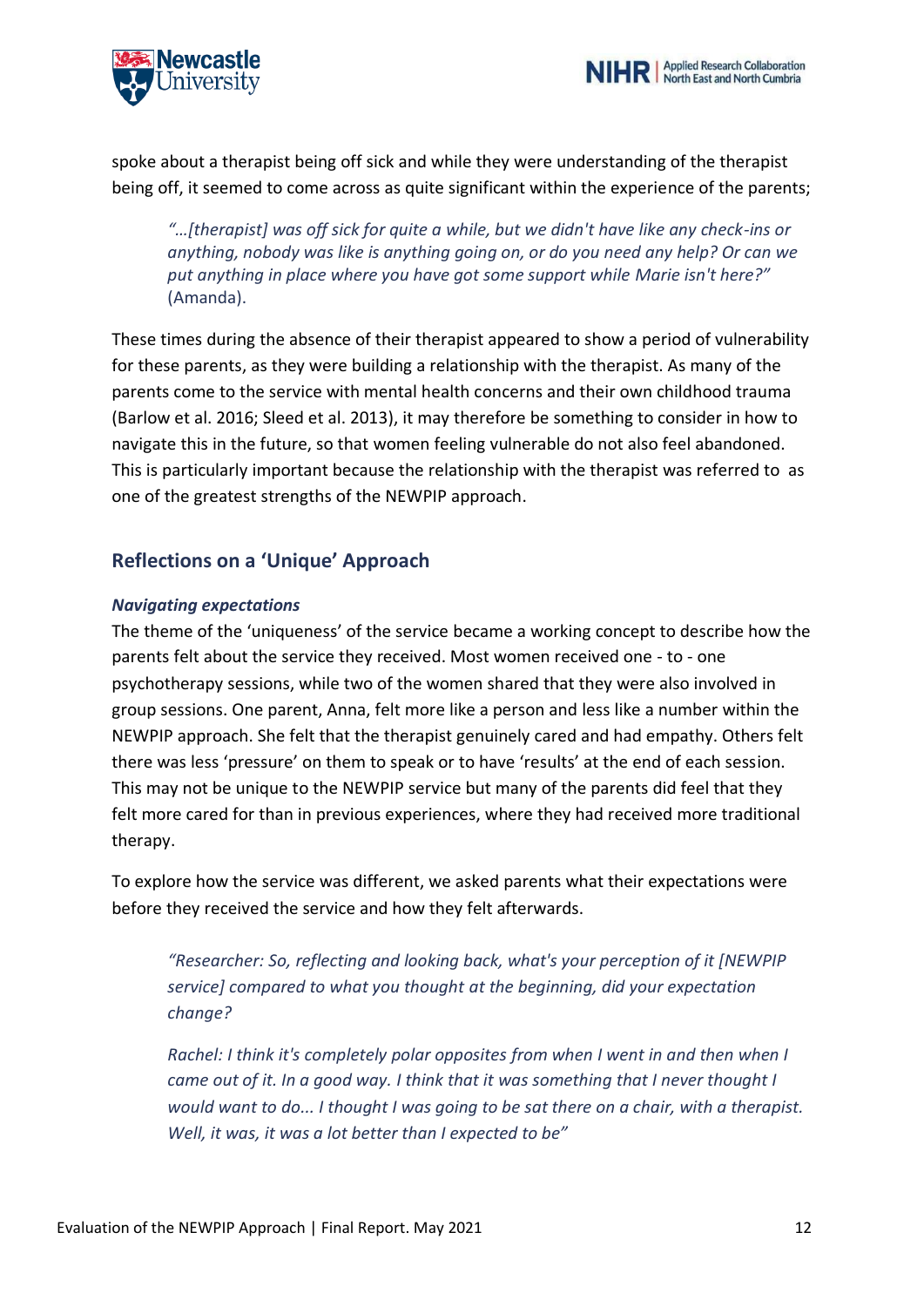



For most of the parents, they were apprehensive, or had assumed that it would be similar to previous counselling or therapy they had received, of which they had expressed negative attitudes towards. However, as Emily described.

*"To be honest, I think the whole service, because I didn't know what to expect or you know I do believe in counselling and stuff like that, but I think the whole service itself, it really did exceed my expectations" (Emily).*

As expectations of the service were largely exceeded, this was often explained by 'getting to the root cause' of their issues, but in a non-demanding way. The parents often referred to the individual qualities of the therapist, who was non-judgmental and listened deeply. From this experience, parent's expressed gratitude for accessing the service and described how NEWPIP has been successful relative to other private therapeutic services they had previously accessed;

*"I feel very grateful that I was able to access [NEWPIP] because I couldn't find anything like that, like the private counsellor I went to wasn't really working"*  (Christine)

Therefore, the PIP model may be successful in that it provides a strengths-based approach to therapy by using psychoanalytical and attachment-based interventions which provide a depth and breadth of different tools and approaches which professionals can use (Bateson et al. 2019). From the parent's experience, the depth of the approach was captured and this recognises how different it was to other paradigms of mental health support.

#### *A safe space*

Many of the women discussed the sessions as being a 'safe space' for them to be able to share their problems and 'off load', with less 'boundaries' and 'rules';

"*Well it [NEWPIP] felt like quite a safe space to just say all those things which you shouldn't feel as a mother, you know, and kind of talk them through"* (Christine)

By having this space, parents had a feeling of safety which appeared to be a foundation for them to build up their own sense of empowerment. The parents felt safe and relaxed with the NEWPIP therapist. For example, Julie shared how the therapist was very engaged with her and was able to create a safe space without talking which helped Julie to express her issues;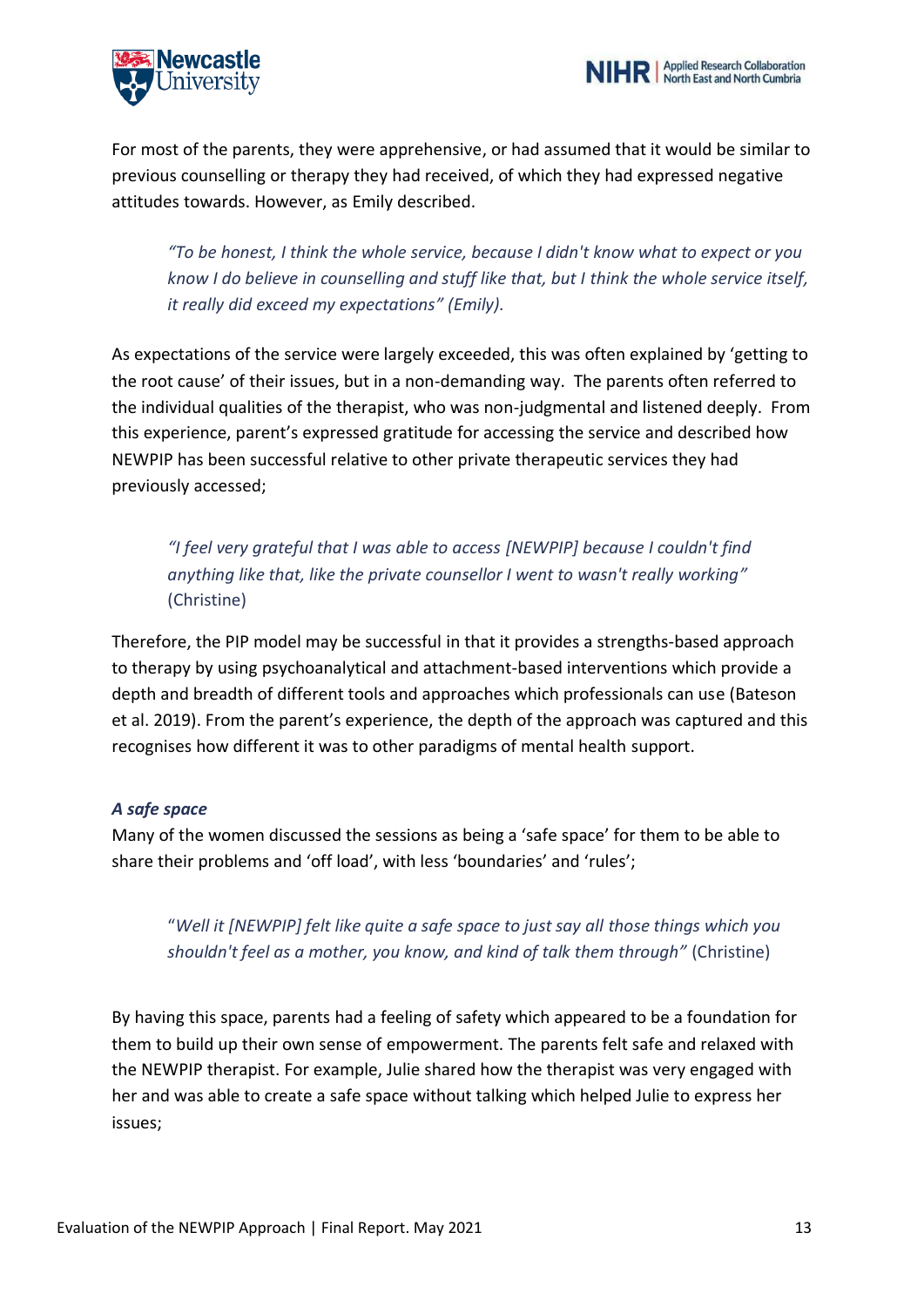



*"There wasn't any writing down like when I've had previous sort of talking therapies…person sitting there and then you almost are like what are you writing? You know, and you kind of got a little stress…*

*She [therapist] wa*s *quiet and she'd often leave silence…didn't just sort of chat . And she leaves silence, which I then feel that awkward obligation to fill but it meant that I kept talking".* (Julie)

Julie perceived the difference between previous therapy sessions and the NEWPIP approach through less writing and a deeper connection with the therapist, in a 'do less and say less' kind of style, which felt uncomfortable but gave space for Julie to talk and begin to feel empowered.

### **Parent's Sense of Empowerment**

#### *Finding self-identity*

During the one-to-one session with a psychotherapist, parents expressed they were able to 'find themselves' again and there was a sense that parents were able to overcome feelings of shame and pressures of being a 'perfect' parent. Rachel shares how her strengths were recognised by the therapist;

*"[the therapist] would pick up on things that I never would notice about me with [the baby]. Like the way she would turn all the bad stuff into good stuff. It was nice to be reassured that I was doing something right*" (Helen).

Around half of the women expressed that they had experienced depression or anxiety before, during and after giving birth. From the way the sessions were described, parent's sense of empowerment appeared to develop over the course of the therapy. This fits with the emphasis on this intervention model building on parent's strengths as well as their relationship with their baby (Hogg, 2020, Zaphiriou and Pretorius 2016). This helped to shape the parent's new self-identity which supported their confidence building.

#### *Building self-confidence*

The sessions which supported parents to find their identity were both an empowering and uncomfortable journey as Julie described;

*"I just used to just sit on the sofa in a dressing gown in a little ball and then, by the end of it, I felt more back to myself. Even when you look back that transition but… a lot of stuff wasn't that comfortable to reflect on"* (Julie)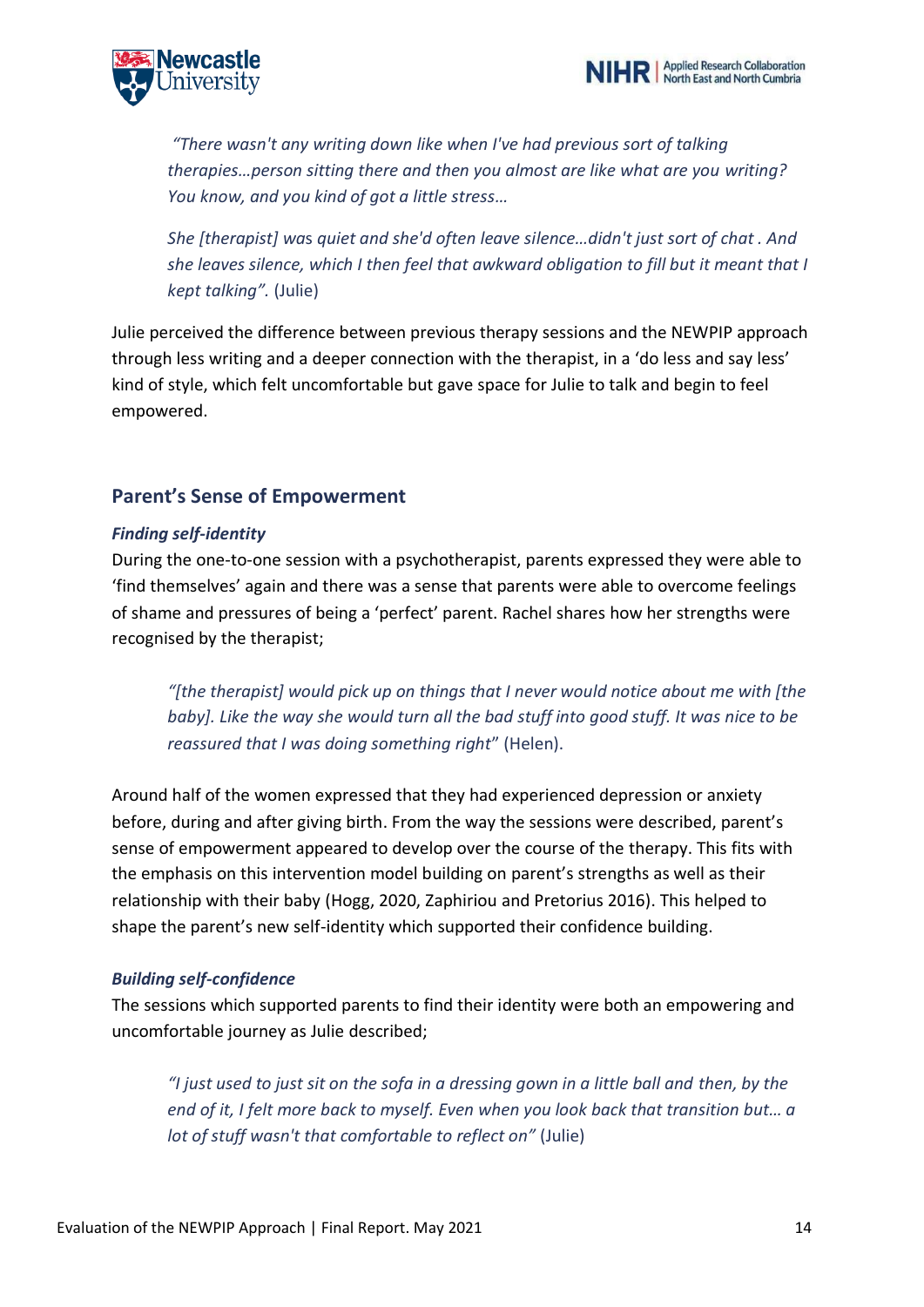



Despite feelings of discomfort reported in both one-to-one and group sessions, the parents largely reported that the service provided them with more self-confidence.

*"Yeah I would just say in a weird way it gave us a bit more confidence… made me like more comfortable in my own skin and just like more content with myself and then that has like a knock on effect… it changed things in positive way."* (Tom)

Additionally, one parent found the service 'fundamentally changed' their parenting and helped them to build the confidence to continue learning about child development and parenting after they were finished with the service, as Helen shared;

"I *would go out for a walk listening to podcasts about child development and things like that, and I would never have thought to do that before because it's now become something I'm really interested in and it's something that I want to engage with as they get older. I want to continue to be focused on understanding how they learn and engaging with them. It has really fundamentally changed how I parent"* (Helen).

While all women reported different levels of self-confidence building from accessing the service, this theme exemplified how the women were able to understand how the uncomfortable journey was meaningful to learn how to meet their own needs better which provided parents a sense of autonomy.

#### *Autonomy and parent's need*

There were three parents who felt they had a degree of autonomy as they decided how long they would need in the service. This personal decision-making shared by the parents was perceived to be empowering as it interrelated with their sense of self-confidence and strengths as a parent.

*"Researcher: So, were they happy to keep seeing you until it was your decision to end it?*

*Emily: yeah, and I think you know if I had to take it any longer, it would have been fine; it wouldn't have been a problem."*

To the parents, continuing with the service was based around whether they needed the service and support, rather than the therapist telling them when the sessions were finished, which seemed to differ from more traditional therapy services provided for by the NHS. This flexibility appeared to be an important aspect of the service for most of the parents interviewed.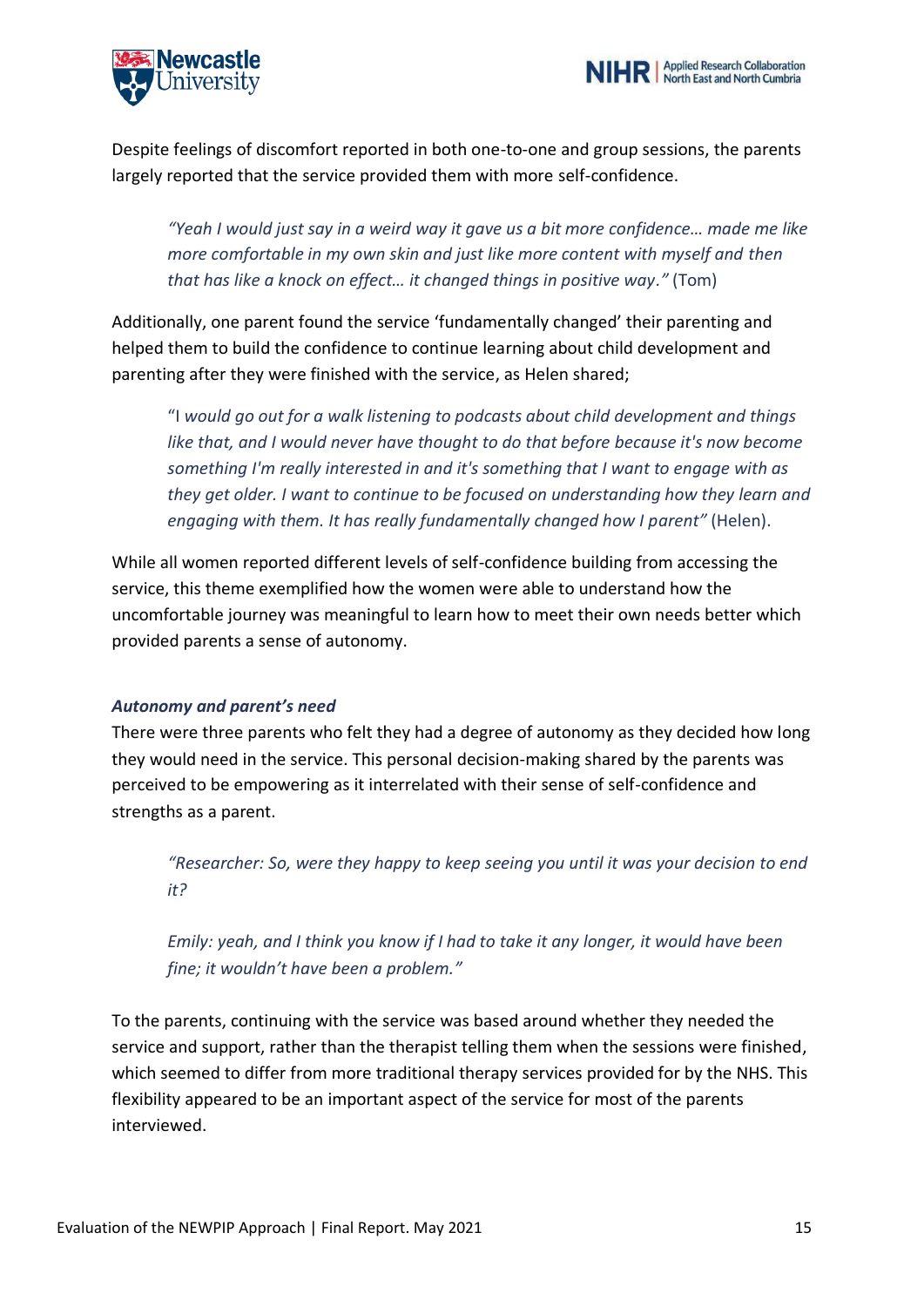



### **Impact on Relationships**

#### *Relationship between parent and infant*

As the service is centred on supporting and strengthening the relationship between parent and infant, the parents were asked in the interview how they felt the service impacted this relationship. There was a mix between some parents feeling that the relationship had also influenced their capability as a parent;

### "*Without NEWPIP, I honestly don't think I'd be half the mum that I am today*" (Emily)

Then, other parents felt that even though the relationship had improved, they still had their own problems which had not been fully supported by NEWPIP;

### "*I felt like I had built a better bond with [the baby] but obviously my issues are still there.*" (Amanda)

While the parents reported at the time of the interview that their bond was better with their baby, some also reported continuing personal issues. It is difficult to ascertain as to what extent the improved bond with their baby was ongoing, despite continuing challenges in their personal mental health.

#### *Broader impact on relationships*

Though the focus of the NEWPIP approach is to enhance the relationship of the parent and infant, the interview participants shared that as well as the improved bond between themselves and their baby, the service provision extended the relationship enhancement between the parent and other close relationships, such as their partners, their parents, sibling and the relationship with their self.

### *"I'll forever be grateful to NEWPIP because I don't think I would have the relationship with [my husband] or with [my son] that I've got now' (Julie)*

From the parent's perspective, they could see how the added value of the service strengthened and healed relationships which provide vital support to the development of the baby/infant. For those that were involved in group sessions, they could see the potential of having an open space for parents to talk and develop relationships between themselves;

*"Once there was a structure to the group, and that was probably like a year in everybody started to enjoy it a little bit more, because we could say things that were worrying us. You know them things that were on our minds and it actually turned out that everybody had the same problems, and it was nice to know and it became beneficial for me"* (Amanda).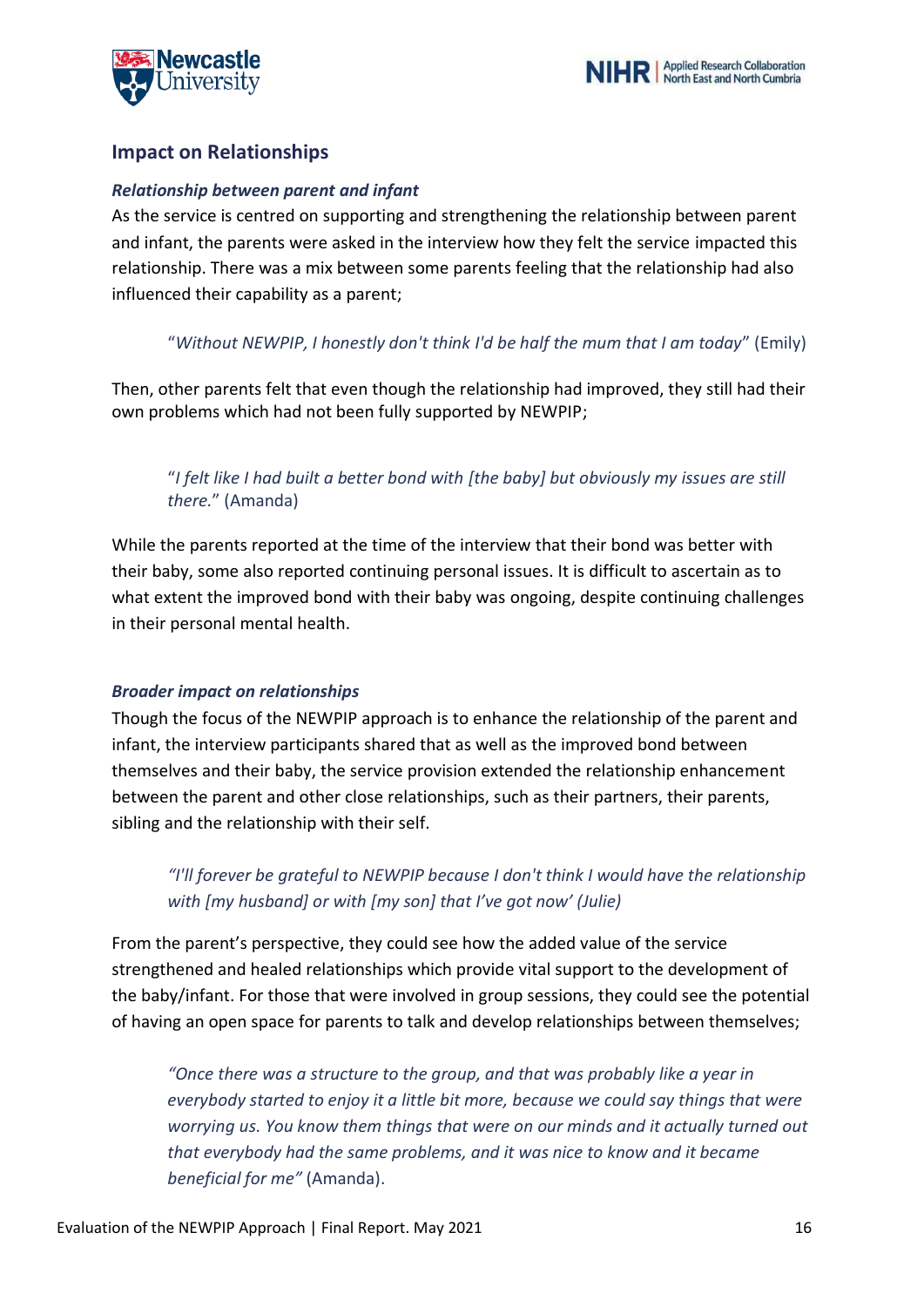



The recognition of the benefit of relationships between parents to support each other through the 1001 critical days is something to explore further. For example, one parent explained that from the challenges she experienced during her time accessing group sessions, she felt strongly that the sessions should emphasise the parent's needs. They saw a potential for parents to support each other through 'parent only' group sessions or perhaps by including former service users in group sessions to share their previous experiences, strengthening the relationships between new parents, as an extended source of support;

*"… I don't know if this is even possible to happen, but like say they did one week just the mams, the other week, a group…where you're getting both, so you are getting what you need and you're also doing somethings where you are working on the bond with the babies. It's like so if you've got all these things going on in your head but you've got no one to offload to, because this little person needs everything from you. So, if they did, like a group where they knew that was a like a safe place to like offload. And everyone was there, like people were just there to listen and come up with coping mechanisms or even just to say how you are feeling is totally normal, like you're not going crazy…I have not been able to talk to another parent or other parents, who are in the same boat and having the same feelings. I would suggest a group therapy talk, as well as have the group therapy for building the relationship with the little one"* (Amanda).

Therefore, while the PIP model is a framework for the NEWPIP approach, there may be scope to provide additional support for parents as a supplement to the one-to-one sessions with their baby. As the service is addressing parent's trauma alongside the infant partnership, having more than one type of service provision may strengthen the support parents receive.

### **Public Awareness and Partnerships**

#### *Partnerships with other services*

Beyond the impact on the relationship between parent and infant, there were comments from parents during the interviews around the idea of building partnerships with other services to increase awareness and public knowledge of NEWPIP, including how referrals were made. The parents shared that when they accessed the service, it was most commonly through a referral by their Health Visitor or GP, although knowledge of the service from health professionals appeared to be limited, as Helen described what her health visitor had shared with her;

*"She said 'I think you need to talk to somebody more than a midwife, there's a new service called NEWPIP. I know nothing about them, but I think this might be an ideal time to find out'"* (Helen)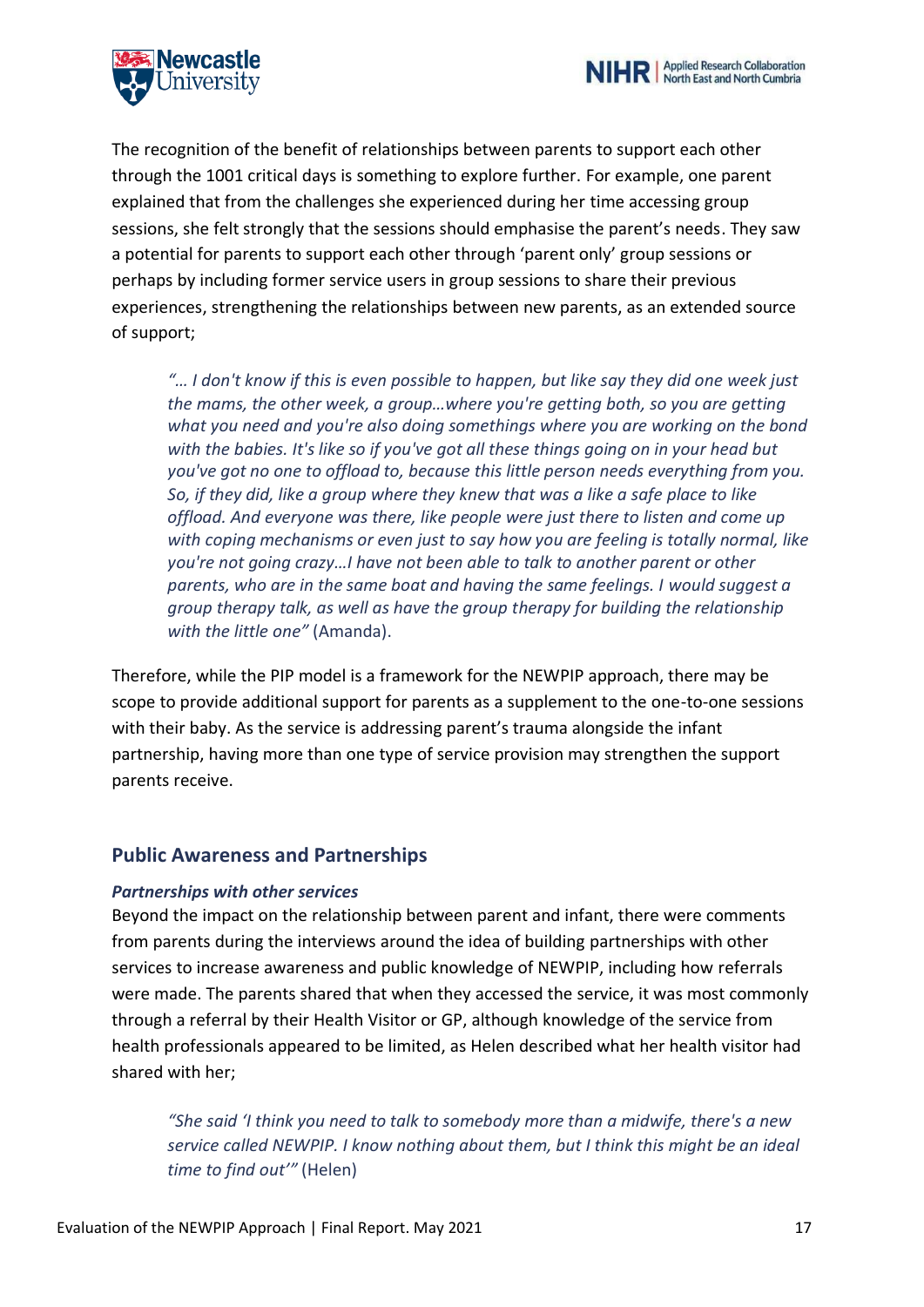



Moreover, when some of the parents reflected on the awareness of the service, they shared how they were unaware of the service until it was mentioned to them by a health professional and that it would be more beneficial for more people to know about the service.

*"I think make it known without needing it, if that makes sense, so like make it, so like obviously, I had to be like at my lowest of low before anyone brought it up. You get given endless amounts of leaflets when you're in hospital or when you come home from hospital and your health visitor gives you them, so many leaflets on bottle feeding and breastfeeding, and what to do after you give birth, and I'm thinking why is NEWPIP not in that?"* (Rachel)

Therefore, although NEWPIP's leaflet shares that they do offer a self-referral route, there seemed to be no knowledge that this was an option, which could mean there is greater opportunity to raise public awareness of the service.

#### *Leaving the service and connecting with partner organisations*

In one of the previous sections reporting the length of time in the service, it had been shared that there was a gradual transition to leaving the service. However, the ending for some women felt quite abrupt and they would have preferred to have more sessions. Although one parent explained how this was due to the pandemic, and therefore this had an impact on the service they were receiving. Perhaps they would have also received a more gradual ending if there had not been a national lockdown in 2020;

*"I think this is not really NEWPIP's fault or anything because no one predicted the pandemic, but I think, obviously the way I ended the sessions, we were supposed to meet up and have a final one. I think I was just a bit gutted that I couldn't end it how I wanted to end it. You know there was months of work, and it was just like a goodbye phone call and it just felt a bit urgh"* (Rachel)

Nonetheless, other parent's had also shared they would have appreciated further contact from NEWPIP after they had left the service.

*"The only thing I would say, I know it's difficult because of funding and stuff like that, but a follow up - six months or a year down the line - just to make sure everything's okay and stuff like that*" (Emily)

"*I wish there was something that followed up after and that's what I would say really. A proper follow up after really. I was really lucky to be in touch because they*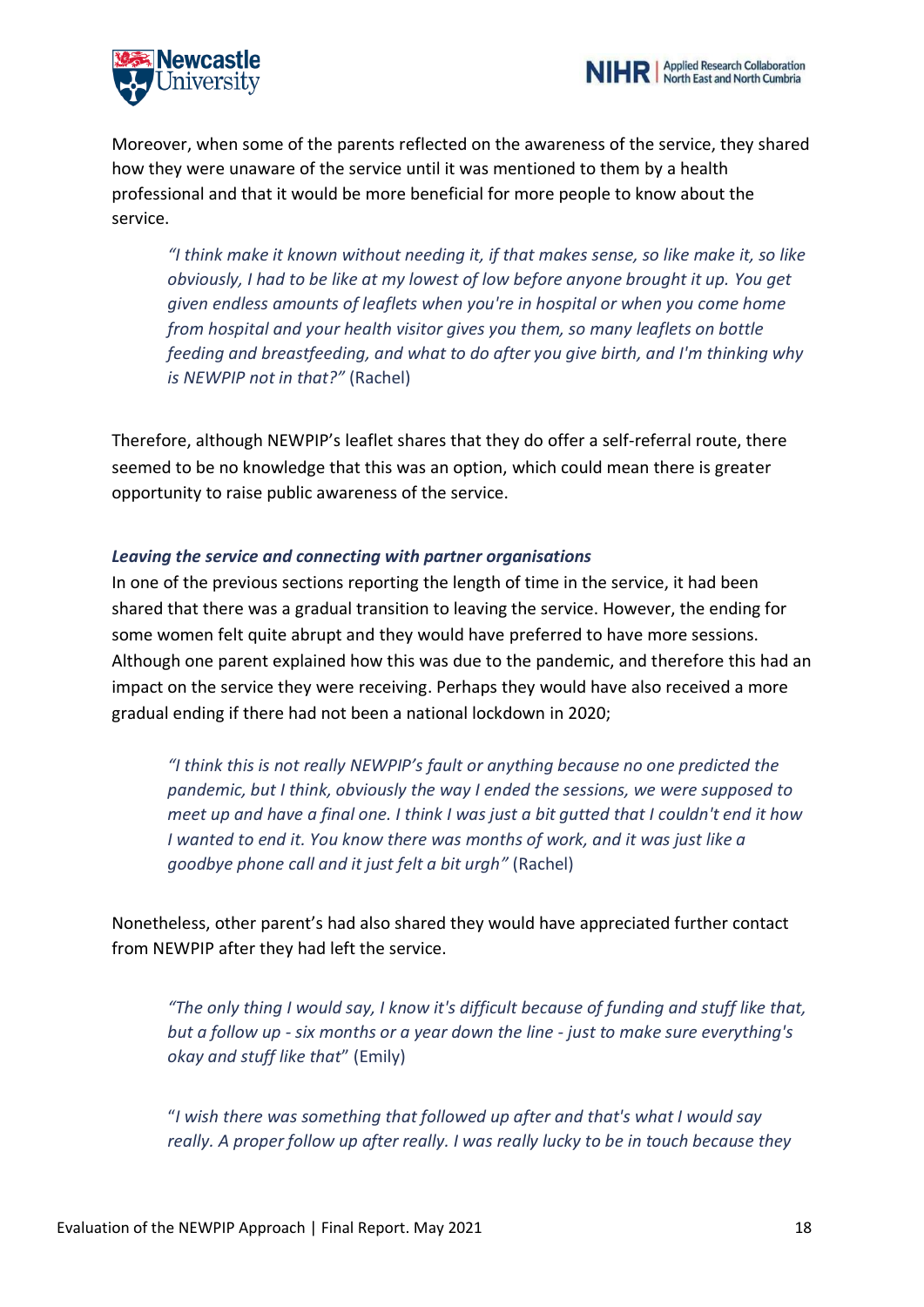



*wanted to do videos and stuff and try and promote themselves, but [the therapist] even said there's like nothing for after really.*" (Anna)

*"So if we had carried on sessions until she turned 2 would they have like recommended another service, like a follow on? I would like to know*" (Rachel).

From these discussions, it could be considered how to navigate the end of the service and whether there is scope to include follow-up sessions to extend the transition period. This may be useful, especially as many of the parents were with their therapist for a long period of time (around 1-2 years) and had built up a strong relationship with them. Even though the women had chosen to end the sessions because they felt they did not need any more, to include some follow-up calls or visits may support the family further. Alternatively, there is an opportunity for NEWPIP to build partnerships with other services that families could continue engaging with, beyond the NEWPIP service.

The NEWPIP referral form on the CNE website provides a range of services available for parents beyond the NEWPIP service (see [https://newpip.children-ne.org.uk/\)](https://newpip.children-ne.org.uk/). So, there is a potential gap that could be filled with regards to parents understanding the partnerships between NEWPIP and other services for parents offered by CNE.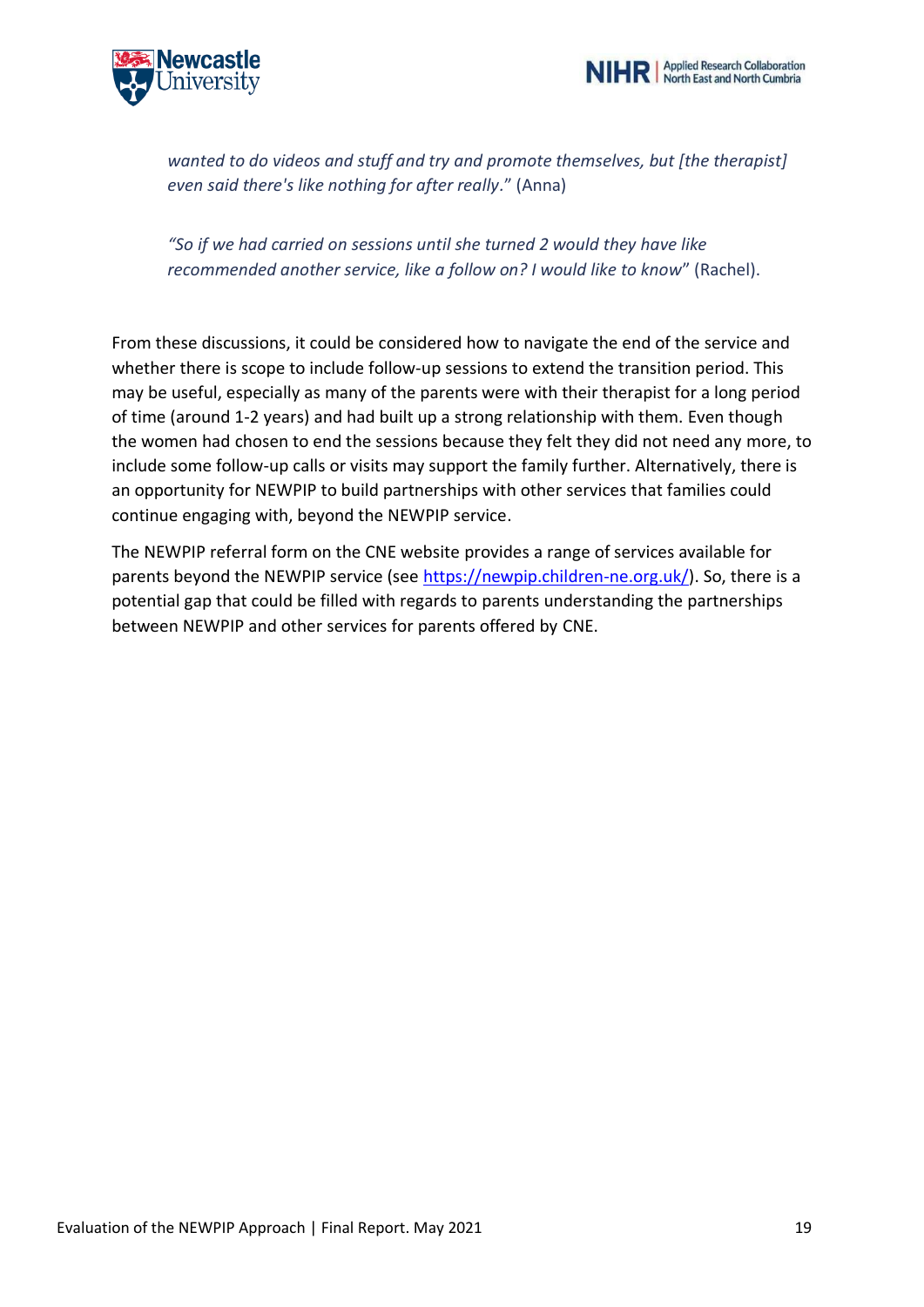



### **Recommendations**

The analysis and findings from the data gathered with the parents illuminated an approach which supports parents to build a better bond with their baby and provide a safe space for parents to heal through their relationships. While the parents shared their experiences, the interviews were intended to receive feedback, so questions were asked about what could be improved and what recommendations could be offered to CNE. Guided by the voice of the parents, this report provides a comprehensive list of recommendations to support the future of the NEWPIP approach (see figure below).

### **Figure 1. Recommendations for NEWPIP**

- *1. Improve public and professional awareness of the service, particularly options of self – referral.*
- *2. Clarify the referral pathways along with possible waiting list times.*
- *3. Ensure service is fully inclusive of male partners and same-sex partners.*
- *4. Facilitate parent-only group sessions.*
- *5. Facilitate follow-up sessions (which could be a parent-only group session or provide a parent mentor scheme to utilise parent's lived experience)*
- *6. Continue to support a flexible approach to the therapy sessions while also providing structure to those who need additional support.*
- *7. Build partnerships with other services, which families could continue engaging with, beyond the NEWPIP service.*
- *8. Increase number of available therapists to meet demand, reduce waiting times and reach more parents*

This includes an emphasis on improving both public and professional awareness, so parents themselves can know that they are eligible to refer themselves if they feel they need support. Professional awareness could include presentations with health visitors to share information of the PIP model and CNE's service provision. This may also be beneficial to build partnerships with professionals or other agencies who can liaise with CNE to provide support after parents have ended their sessions with NEWPIP to ensure long term support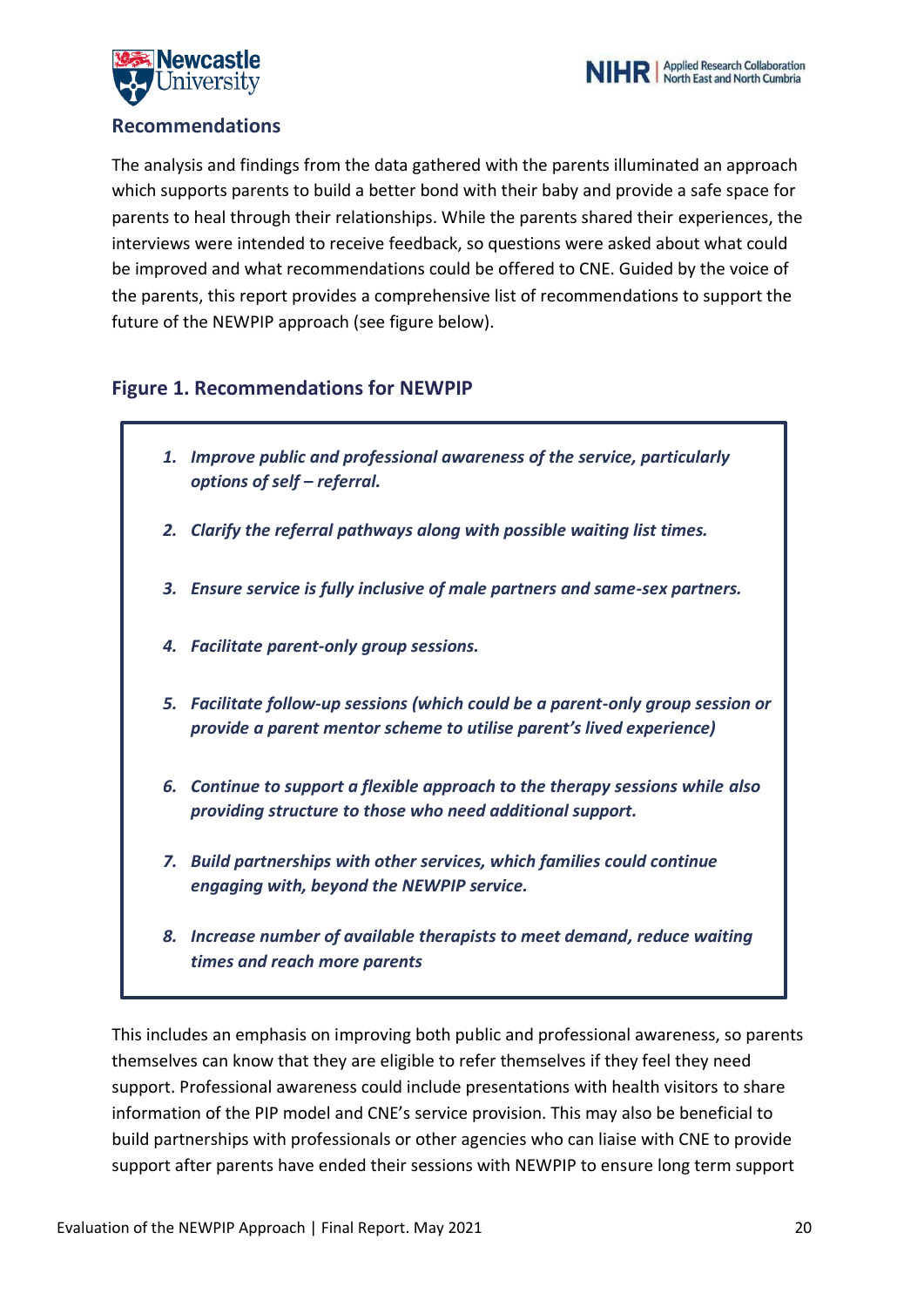



and improved outcomes for both parent and infant. There may also be a need for increasing the professional team of NEWPIP to expand the ability to provide service provision to a broader group of parents across Newcastle, this would also include both parents and same sex couples to ensure the service is inclusive for all parents.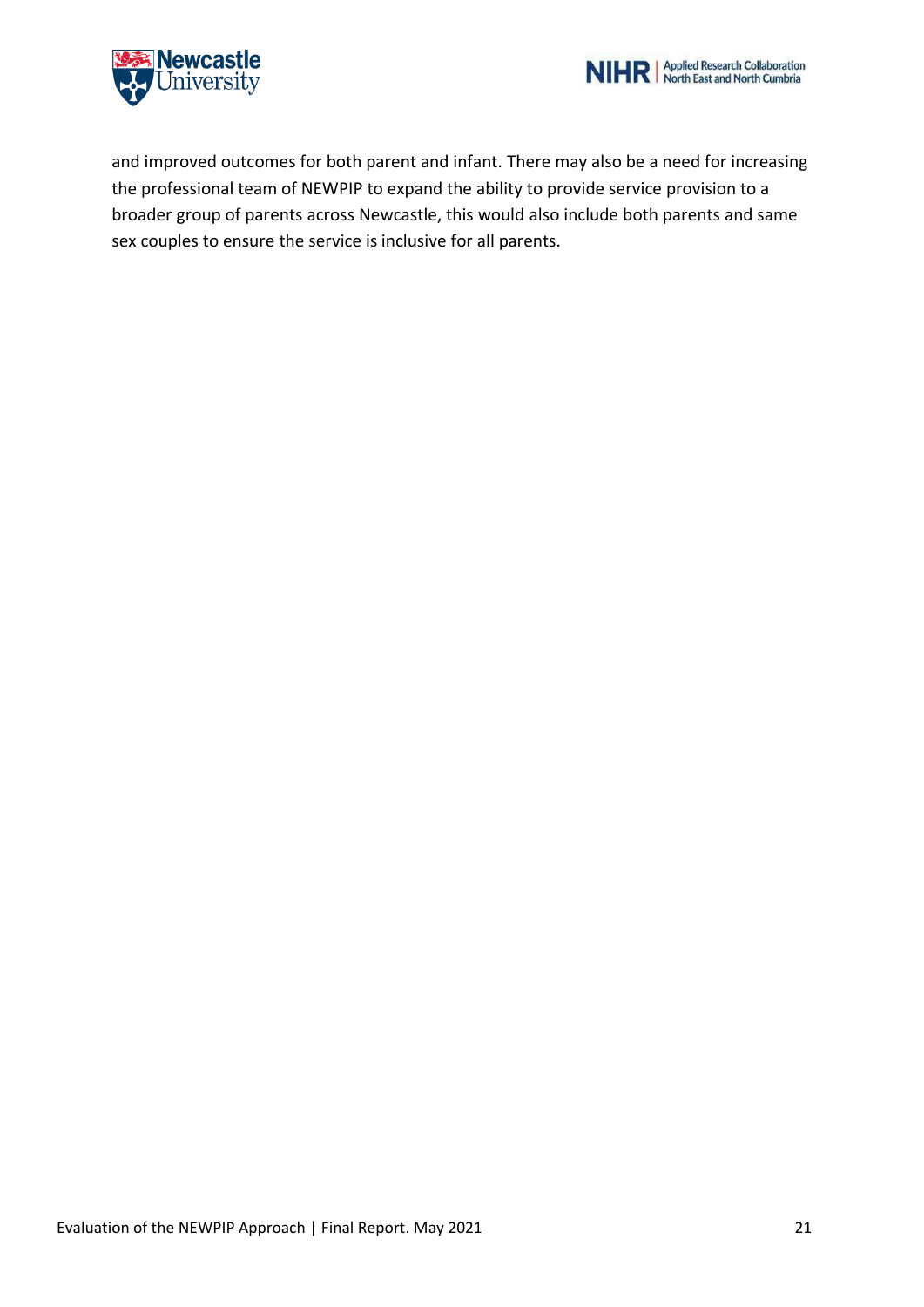



Barlow, J, Bennett, C., Midgley, N., Larkind, S.K. and Weie, Y. (2016) Parent–infant psychotherapy: a systematic review of the evidence for improving parental and infant mental health. *Journal of Reproductive and Infant Psychology*, 34, 5, 464–482. <http://dx.doi.org/10.1080/02646838.2016.1222357>

Bateson, K., Lang, B., Hogg, S., and Clear, A. (2019) *Development and Implementation toolkit*. London: Parent Infant Foundation

Charmaz, K (2014) *Constructing grounded theory*. London: Sage

HM Government (2021) *The best start in life: A vision for the first 1001 critical days*. CP419. London: HMSO.

Hogg, S. (2020) *Rare Jewels: Specialised parent-infant relationship teams in the UK*. London: Parent Infant Foundation.

Leach, P. (2018) (ed.) *Transforming Infant Wellbeing Research, Policy and Practice for the First 1001 Critical Days*. London: Routledge, 261 - 271

Leadsom, A., Field, F., Burstow, P., and Lucas, C. (2014) *The 1001 critical days. Cross party Manifesto*. PIP.

PIPUK (2020) Parent Infant Foundation: Our Values [online] available at: <https://parentinfantfoundation.org.uk/> (accessed on 13<sup>th</sup> November 2020)

Sleed, M., James, J., Baradon, T., Newbery, J., & Fonagy, P. (2013) A psychotherapeutic baby clinic in a hostel for homeless families: Practice and evaluation. *Psychology and Psychotherapy: Theory, Research and Practice*, 86(1), 1-18.

Smith, V,. Pratt, R Thomas, C and Taggart, D. (2018) 'Norfolk Parent-Infant Mental Health Attachment Project (PRIMAP): working towards integration in attachment, mental health and social care.' In: Leach, P, (ed.) *Transforming Infant Wellbeing Research, Policy and Practice for the First 1001 Critical Days*. London: Routledge, 261 - 271

Zaphiriou Woods, M., & Pretorius, I. M. (2016) Observing, playing and supporting development: Anna Freud's toddler groups past and present. *Journal of Child Psychotherapy*, 42(2), 135-151.

Wave Trust (2020) 1001 Critical days: The importance of conception to age two period [online] Available at: [https://www.wavetrust.org/1001-critical-days-the-importance-of-the](https://www.wavetrust.org/1001-critical-days-the-importance-of-the-conception-to-age-two-period)[conception-to-age-two-period](https://www.wavetrust.org/1001-critical-days-the-importance-of-the-conception-to-age-two-period) (accessed 1 April 2021)

Winnicott, D.W. (1960). *The theory of the parent*‑*infant relationship. In The Maturational Processes and the Facilitating Environment*. New York: International Universities Press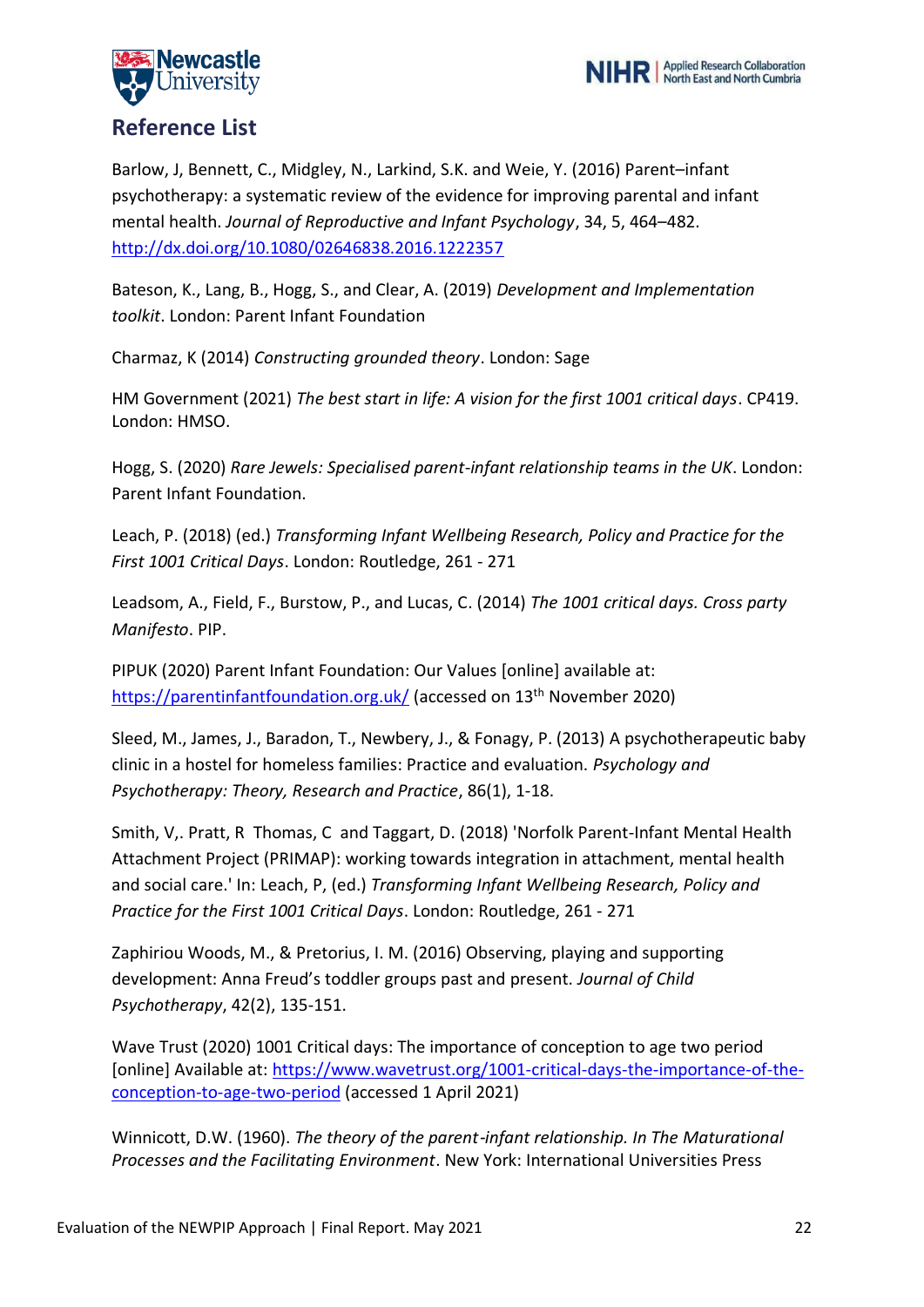

### **Appendices**

#### *Appendix A. information sheet*

#### Who is reviewing the evaluation?

vono is reviewing the evaluation:<br>Samantha and Melissa will be supervised by Professor Judith Rankin, from Newcastle University's Population Health Sciences Institute. Children North East has asked for this evaluation, but we are working independently on it.

#### What if there is a problem?

wriat in urere is a protonent for processes can be reported. Firstly, if you have a<br>concern about any aspect of the qualitative evaluation, you can speak to Samantha or<br>Melissa who will do their best to answer any question to someone else about a problem, please contact:

**Judith Rankin** Professor of Maternal and Perinatal Epidemiology Institute of Health and Society **Baddiley-Clark Building** Newcastle University Newcastle upon Tyne **NE2 4AX** Tel: 0191 208 5267 Email: judith.rankin@ncl.ac.uk

#### Thank you!

This completes part 2 of the information sheet. Thank you again for taking your time to<br>read this information. Please get in touch to ask any questions or share any concerns you may have about the project, you can contact Samantha on;

Email: Samantha.burns@newcastle.ac.uk Mobile: XXXXXXXXXX

This study was approved by the Faculty of Medical Sciences Research Ethics Committee,<br>part of Newcastle University's Research Ethics Committee. This committee contains members who are internal to the Faculty. This study was reviewed by members of the committee, who must provide impartial advice and avoid significant conflicts of interests.

Participant Information Sheet (v.3 15.1.2021)

NIHR Applied Research Collaboration





NIHR | Applied Research Collaboration

An evaluation to assess the impact of the Newcastle Parent **Infant Partnership approach** 

You are invited to take part in this evaluation. We are inviting you to share your views and<br>experiences of the Parent Infant Partnership service in Newcastle.

Before deciding whether you would like to take part, it is important that you know why this<br>evaluation is being carried out and what taking part means for you.

This leaflet is for you to keep. Please take the time to read all the information carefully in This leaflet is for you to keep. Please take the time to read all the information carefully in<br>order to decide whether you would like to take part in this evaluation. Please ask if there is<br>anything that is unclear.

The leaflet has been divided into two parts:

Part 1 | details of the evaluation and what will happen if you decide to take part.

Part 2 | detailed information about how the research will be carried out

Please feel free to ask if there is anything that is unclear or if you would like any more

Thank you for taking the time to read this information.

#### Part 1 **Introduction**

The NEWPIP service has been ongoing for several years and Children North East has asked For interview and how this has affected the relationship with their baby. The mexternal independent research study to gather views and experiences of the NEWPIP series and how this has affected the relationship with their interested in how this parent-infant relationship team approach was different to previous meters continue that preceived. This evaluation is important to help Children North East<br>focus areas of improvement to ensure the service meets your needs and provides a<br>quality service for you.

#### Why have I heen asked to take part in this evaluation?

You have been asked to take part because you have taken part in the NEWPIP<br>service and we would like to hear your views and experiences of it. We would like to have a conversation with you, in the form of an interview.

#### Do I have to take Part?

You are free to change your mind and withdraw from this research at any time<br>before the interview has been transcribed. You do not need to give a reason.

#### What will happen if I take part?

If you agree to take part, we will arrange a convenient time to meet with you. The<br>interview will take up to an hour to complete and will take place virtually, either over the phone or on the computer.

Prior to the interview, you will be asked to sign a consent form. If possible, we request that you sign the consent form and return to Expression about the construction and example in the interview date. Recording<br>equipment will be used to capture the discussion about your views and experiences. You can end or postpone the interview at any point.

#### What are the potential advantages or risks to me taking part?

The findings could help improve future services for families and their babies. It is<br>possible that you may find talking about your experiences difficult and we understand this. At the end of your interview. you will be given information about sources of support you can access if needed.

Will my taking part in the evaluation be kept confidential?<br>Yes. All information collected about you in this research will be kept confidential. More detailed information about this is given in Part Two.

This completes Part 1 of the Information Sheet. If the information in Part 1 has interested you, please read the additional information in Part 2 before making your final decision to take part in the evaluation.

Participant Information Sheet (v.3 15.1.2021)

NIHR | Applied Research Collaboration

Part<sub>2</sub>

Will my taking part in this qualitative evaluation be kept confidential?<br>After the interview takes place, a written record of what has been said is produced (known as a transcript). Only the research team will have access to the information where you are identified as a person taking part.

**SA Newcastle** 

Quotations from the interview may be used in the evaluation report and published work.<br>The quotation will be anonymised, and it will not be possible for anyone to identify you<br>from any of the quotes and for anyone else to

The information you provide will be stored in a password protected folder on the The intermation you provide will be stored in a password protected todier of the Newcastle University computer network. All data will be stored in accordance with University guidelines and General Data Protection Regulatio minimum of 10 years and may be used in the future.

If you wish to raise a complaint on how we have handled your personal data, you can<br>contact our Data Protection Officer who will investigate the matter. Our Data Protection<br>Officer is Maureen Wilkinson, and you can contact

If you are not satisfied with our response or believe we are processing your personal data in a way that is not lawful, you can complain to the Information Cor er's Office  $[ICO]$ 

What happens to the results?<br>The evaluation will be completed by April 2021. A summary of the results will be made<br>available to all those who have taken part if they request a copy. We will write a report<br>based on the resu

#### Who is organising this evaluation?

Who is organising this evaluation?<br>The evaluation is being undertaken by researchers at Newcastle University's Population<br>Health Sciences Institute.

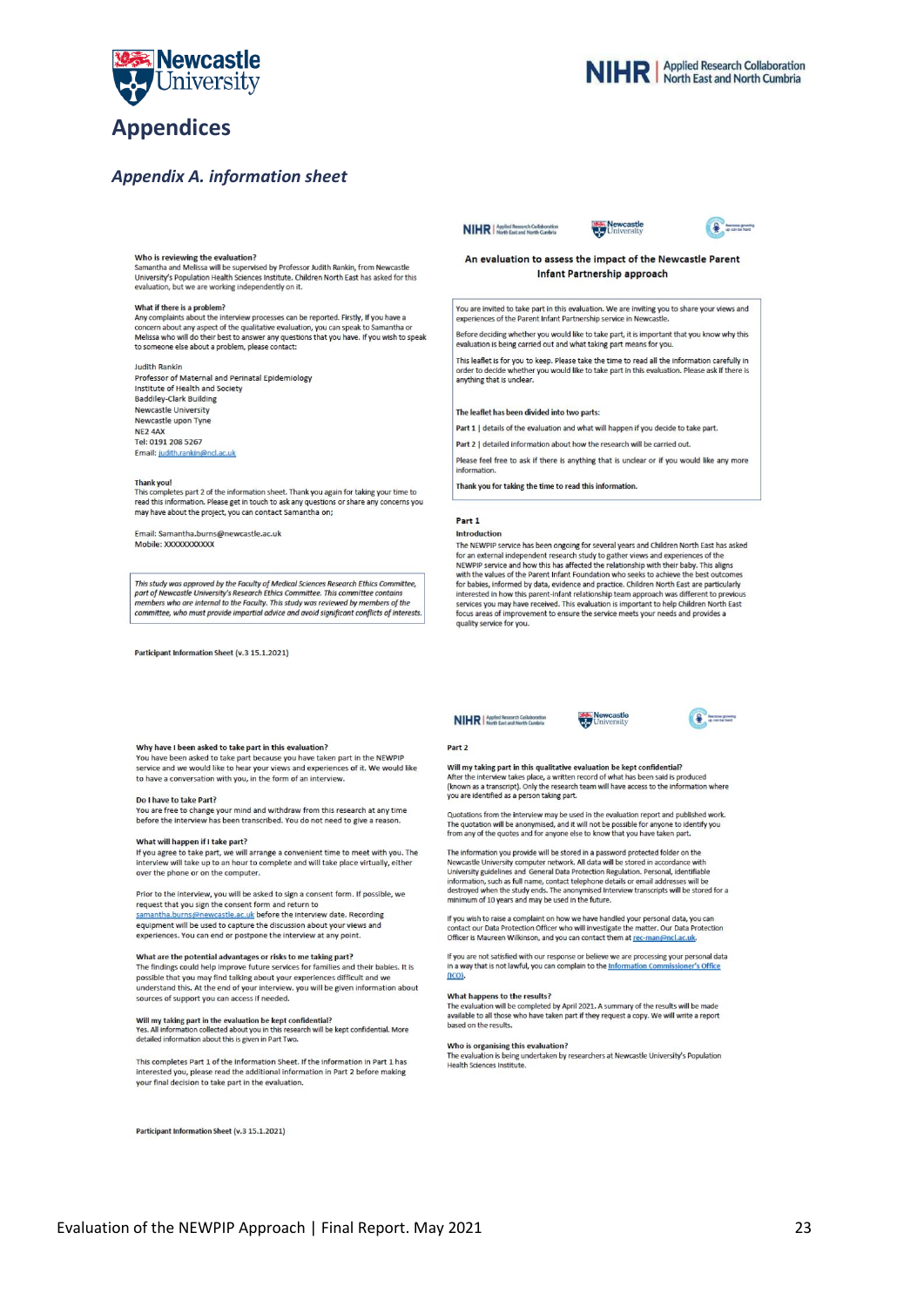



#### *Appendix B. interview topic guide*

#### Interview topic guide

#### Title: An evaluation to assess the impact of the Newcastle Parent Infant Partnership (NEWPIP) approach

#### Introduction

Thank you so much or agreeing to be a part of this interview. I understand you have taken part in the NEWPiP service and I would really like to hear your views and experience of this. Just to remind you that I am independent from Children NE and this means that I am interested to hear all views from you, whether positive or negative. I want to remind you here that all comments you make will be kept confidential. It would be great if you can share your personal story so we can get a better understanding of the service you received.

Firstly, can you tell me about yourself and your baby?

#### Pre - Service

How did you connect with Children North East and the parent infant partnership service? What did you think the programme would involve before you attended it? What happened? What did you think about your relationship with your baby before choosing to receive the service from Children North East?

#### During - Service

What happened during your time on the parent infant partnership programme? What did you think about your experience in the programme? Can you explain ..... in more detail? Is there anything else you want to say about this?

#### After - Service

Can you tell me what happened at the end of the programme? How is your relationship with your baby after the programme? In what way was the programme what you expected? What do you think worked well/ didn't work so well? How do you feel the programme has had an impact on you? Can you suggest any changes you would make to the programme to improve it.

Concluding talk Thank you so much for your time, Is there anything else you want to tell me that we have not discussed? (Remind participant about confidentiality) \*\* don't forget to tell them about £10 voucher and ask if they want it by email or post\*\*\*

Interview topic guide. V3. 15.1 2021